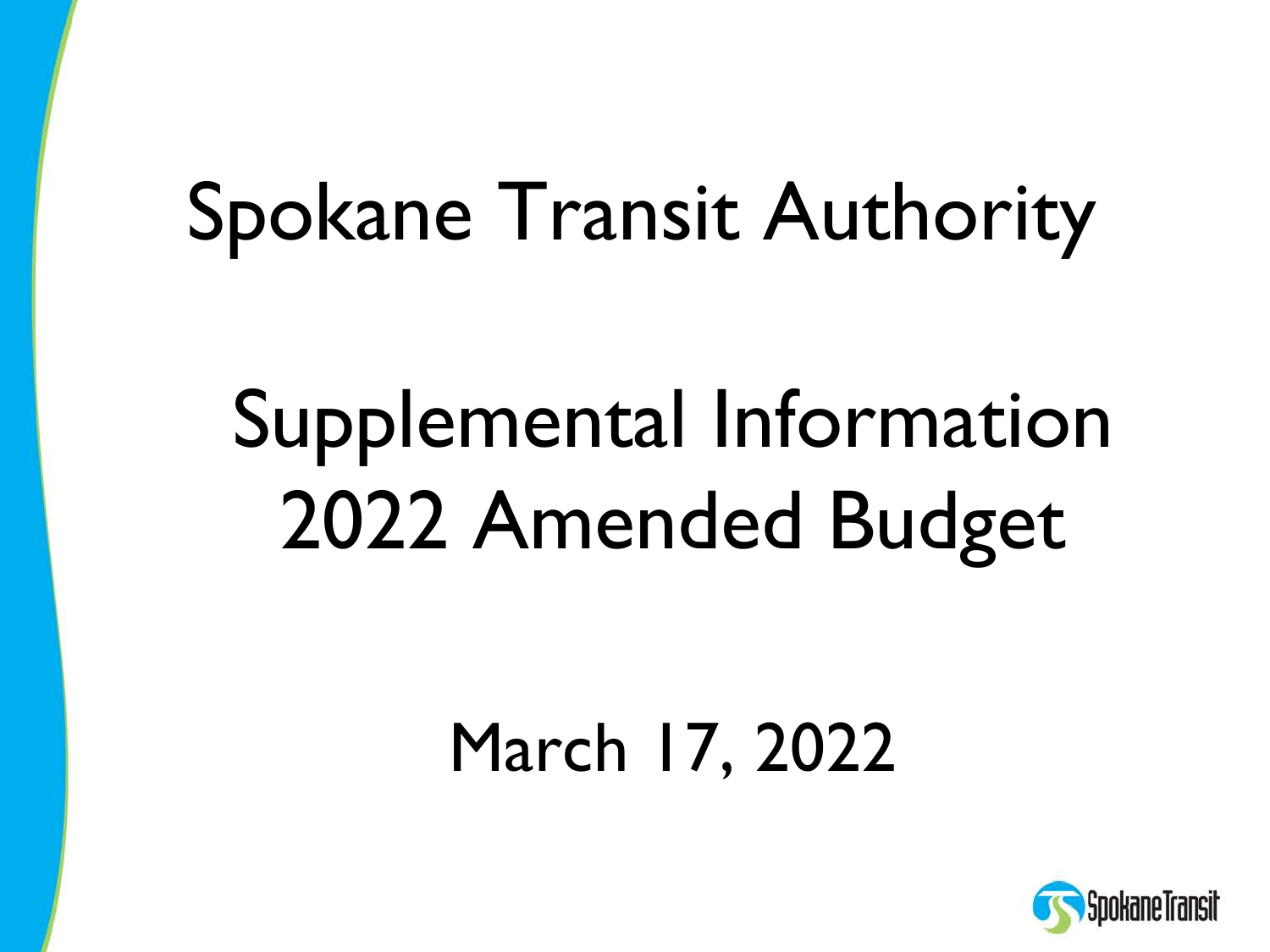## Table of Contents

### Page 1 Page 2 Key Indicators of 2022 Budget Staffing for 2022 Budget Capital Projects Summary Page 3

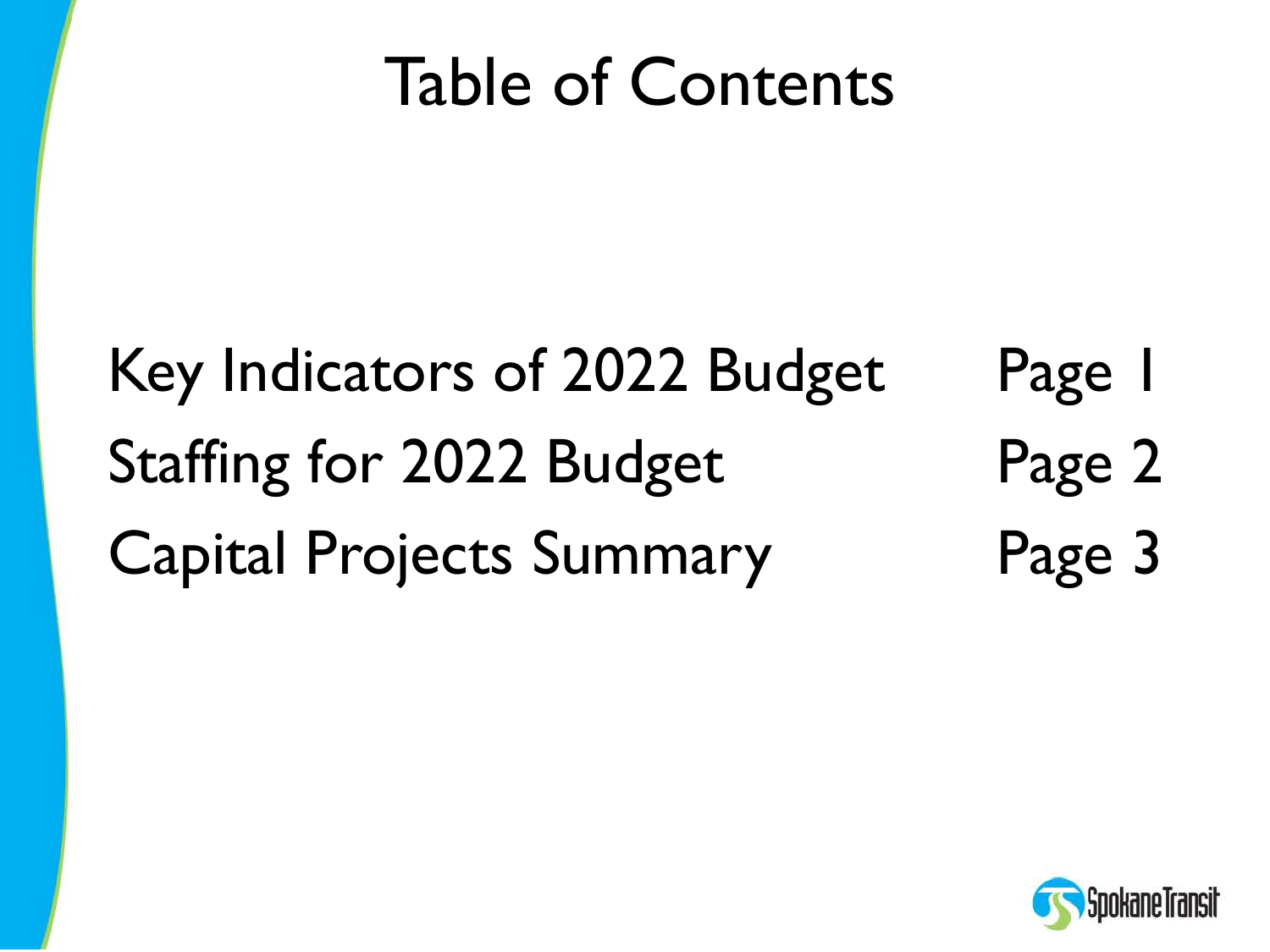#### **Key Indicators of 2022 Amended Budget**

|                                                      | 2022 Final      |                 | 2022 Budget vs. |               | 2022 Budget vs.      |
|------------------------------------------------------|-----------------|-----------------|-----------------|---------------|----------------------|
|                                                      | <b>Proposed</b> |                 | 2021 Budget %   |               | <b>2020 Actual %</b> |
|                                                      | <b>Budget</b>   | 2021 Budget     | Change          | 2020 Actual   | Change               |
| <b>Fixed Route Bus Service</b>                       |                 |                 |                 |               |                      |
| <b>Operating Expense (Unallocated)</b>               | \$60,436,032    | \$55,669,975    | 8.6%            | \$49,056,545  | 23.2%                |
| <b>Revenue Hours</b>                                 | 482,774         | 459,196         | 5.1%            | 448.660       | 7.6%                 |
| <b>Passengers</b>                                    | 6,300,000       | 8,094,632       | $-22.2%$        | 5,817,776     | 8.3%                 |
| <b>Revenue Miles</b>                                 | 6,699,378       | 6,357,698       | 5.4%            | 6,172,618     | 8.5%                 |
| <b>Farebox Revenue</b>                               | \$6,395,808     | \$6,712,788     | $-4.7%$         | \$4,648,547   | 37.6%                |
| <b>Other Transit Revenue</b>                         | \$336,579       | \$363,536       | $-7.4%$         | \$352,038     | $-4.4%$              |
| <b>Farebox Recovery Ratio (Unallocated)</b>          | 10.6%           | 12.1%           | $-12.2%$        | 9.5%          | 11.7%                |
| <b>Average Fare</b>                                  | \$1.02          | \$0.83          | 22.4%           | \$0.80        | 27.1%                |
| <b>Cost per Passenger</b>                            | \$9.59          | \$6.88          | 39.5%           | \$8.43        | 13.8%                |
| <b>Operating Cost per Revenue Hour (Unallocated)</b> | \$125.18        | \$121.23        | 3.3%            | \$109.34      | 14.5%                |
| <b>Operating Cost per Revenue Mile (Unallocated)</b> | \$9.02          | \$8.76          | 3.0%            | \$7.95        | 13.5%                |
| <b>Passenger Vehicles</b>                            | 153             | 157             | $-2.5%$         | 147           | 4.1%                 |
|                                                      |                 |                 |                 |               |                      |
| <b>Paratransit Service</b>                           |                 |                 |                 |               |                      |
| <b>Operating Expense (Unallocated)</b>               | \$14,855,728    | \$12,847,070    | 15.6%           | \$11,860,903  | 25.2%                |
| <b>Revenue Hours (includes SUV)</b>                  | 124,416         | 111,939         | 11.1%           | 100,005       | 24.4%                |
| <b>Passengers (Includes SUV)</b>                     | 277,268         | 233,738         | 18.6%           | 205,815       | 34.7%                |
| <b>Revenue Miles (Includes SUV)</b>                  | 2,398,869       | 1,720,449       | 39.4%           | 1,541,062     | 55.7%                |
| <b>Farebox Revenue</b>                               | \$477,393       | \$407,143       | 17.3%           | \$339,016     | 40.8%                |
| <b>Other Transit Revenue</b>                         | \$2,100         | \$4,540         | 100.0%          | \$2,657       | $-21.0\%$            |
| <b>Farebox Recovery Ratio (Unallocated)</b>          | 3.2%            | 3.2%            | 1.4%            | 2.9%          | 12.4%                |
| <b>Average Fare</b>                                  | \$1.72          | \$1.74          | $-1.2%$         | \$1.65        | 4.5%                 |
| <b>Cost per Passenger</b>                            | \$53.58         | \$54.96         | $-2.5%$         | \$57.63       | $-7.0%$              |
| <b>Operating Cost per Revenue Hour (Unallocated)</b> | \$119.40        | \$114.77        | 4.0%            | \$118.60      | 0.7%                 |
| <b>Operating Cost per Revenue Mile (Unallocated)</b> | \$6.19          | \$7.47          | $-17.1%$        | \$7.70        | $-19.5%$             |
| <b>Passenger Vehicles (Directly Operated)</b>        | 70              | 63              | 11.1%           | 67            | 4.5%                 |
| <b>Passenger Vehicles (Contracted includes SUV)</b>  | 60              | 41              | 46.3%           | 58            | 3.4%                 |
|                                                      |                 |                 |                 |               |                      |
| <b>Vanpool Service</b>                               |                 |                 |                 |               |                      |
| <b>Operating Expense (Unallocated)</b>               | \$645,413       | \$603,027       | 7.0%            | \$458,942     | 40.6%                |
| <b>Revenue Hours</b>                                 | 26,970          | 28,092          | $-4.0%$         | 22,977        | 17.4%                |
| Passengers                                           | 88,000          | 155,262         | $-43.3%$        | 90,770        | $-3.1\%$             |
| <b>Revenue Miles</b>                                 | 891,870         | 929,850         | $-4.1%$         | 674,189       | 32.3%                |
| <b>Farebox Revenue</b>                               | \$245,822       | \$418,440       | $-41.3%$        | \$191,481     | 28.4%                |
| <b>Other Transit Revenue</b>                         | \$1,200         | \$3,500         | $-65.7%$        | \$2,844       | $-57.8%$             |
| <b>Passenger Vehicles</b>                            | 74              | 74              | $0.0\%$         | 73            | 1.4%                 |
|                                                      |                 |                 |                 |               |                      |
| <b>Financial Summary Highlights</b>                  |                 |                 |                 |               |                      |
| <b>Sales Tax Revenues</b>                            | \$106,074,026   | \$78,486,526    | 35.1%           | \$90,030,263  | 17.8%                |
| Federal Preventive Maintenance & Other Fed Grants    | 28,382,141      | 8,351,213       | 239.9%          | \$31,708,597  | $-10.5%$             |
| <b>Total Revenues (Exc. Capital)</b>                 | \$145,244,932   | \$96,994,755    | 49.7%           | \$130,290,231 | 11.5%                |
| <b>Total Operating Expense</b>                       | \$93,987,403    | \$82,229,691    | 14.3%           | \$72,386,019  | 29.8%                |
| <b>Fleet Replacement Allocation</b>                  | 8,624,427       | \$0             | 100.0%          | \$0           | 100.0%               |
| <b>Local Capital Investment (1)</b>                  | \$46,761,654    | \$33,081,326    | 41.4%           | \$10,402,818  | 349.5%               |
| <b>Total Capital Expense</b>                         | \$67,690,286    | \$71,916,086    | $-5.9%$         | \$24,581,501  | 175.4%               |
| <b>Election Expenses</b>                             |                 |                 |                 |               |                      |
| <b>Cooperative Street Projects</b>                   |                 |                 |                 |               |                      |
| Decrease in Cash (2)                                 | ( \$4,128,552)  | ( \$18,316,261) |                 |               |                      |
| Increase in Cash (2)                                 |                 |                 |                 | \$47,501,394  |                      |

**NOTE:**

**Unallocated expenses exclude Administrative and Plaza costs.** 

**(1) Includes FR and PT local portions of the fleet purchases out of the Fleet Replacement fund.**

**(2) Note that the Fleet Replacement is transferred to the Fleet Replacement Fund, a separate cash account to fund Fixed Route and Paratransit**

fleet purchases. The (Decrease)/Increase in cash represents the cash from the change in the primary cash account.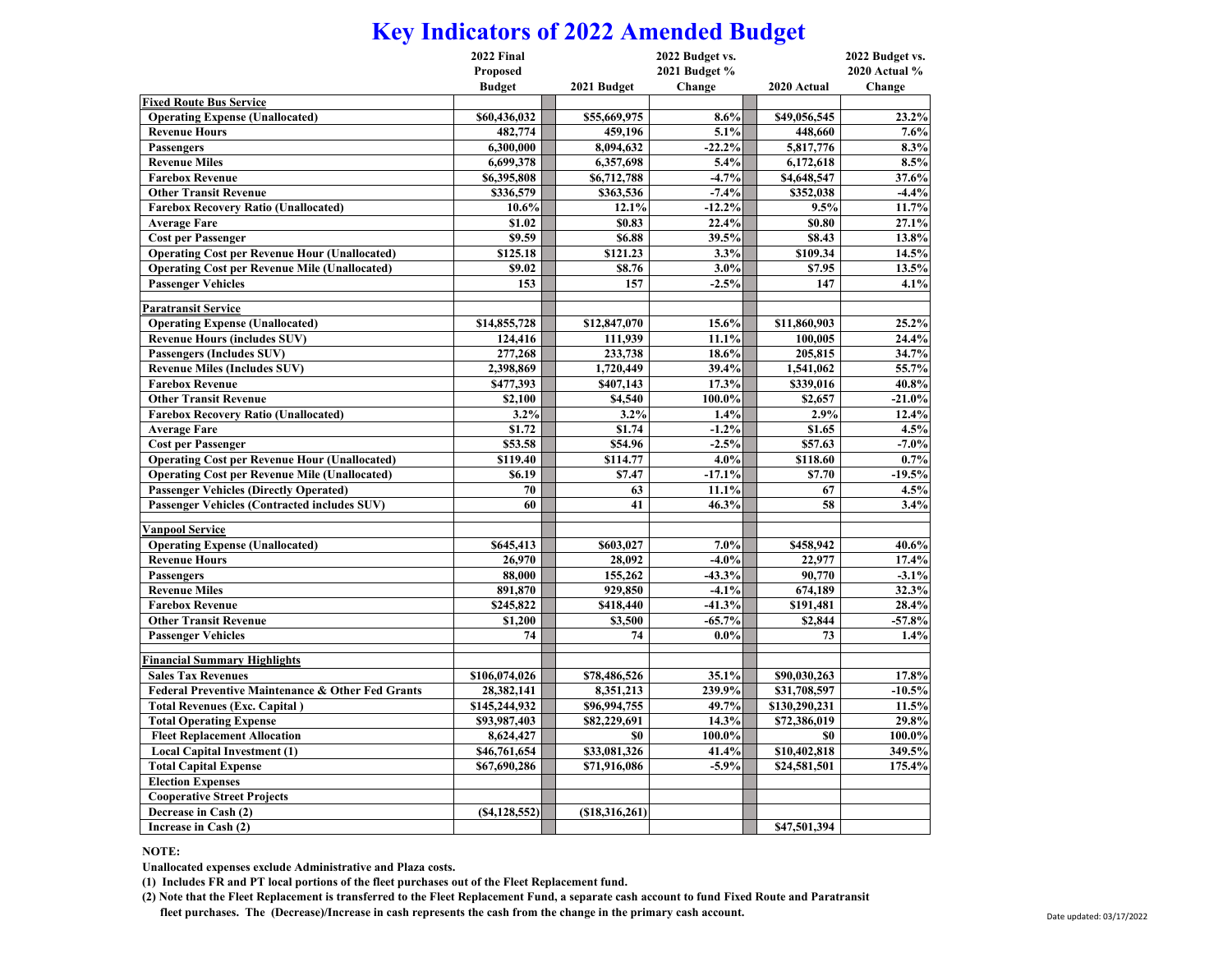|                                                                          | <b>FUNDED</b><br><u>2012</u> | <b>FUNDED</b><br>2013 | <b>FUNDED 2014 FUNDED 2015</b> |                   | <b>AUTHORIZED</b><br>1/01/16 | <b>FUNDED</b><br>1/01/16 |                         |                         | <b>AUTHORIZED</b><br>FUNDED 2017 FUNDED 2018 September 2018 | <b>FUNDED</b><br>2019   | <b>FUNDED</b><br>with 2019<br><b>Additions</b> | <b>FUNDED</b><br>2020 | <b>FUNDED</b><br>2020<br><b>Additions</b> | <b>FUNDED</b><br>2021 | <b>FUNDED</b><br>2021<br><b>Additions</b> | <b>FUNDED</b><br>2022   | <b>Net Change</b><br><b>Compared to</b><br>2021 Additions |
|--------------------------------------------------------------------------|------------------------------|-----------------------|--------------------------------|-------------------|------------------------------|--------------------------|-------------------------|-------------------------|-------------------------------------------------------------|-------------------------|------------------------------------------------|-----------------------|-------------------------------------------|-----------------------|-------------------------------------------|-------------------------|-----------------------------------------------------------|
| 01 FIXED ROUTE DIVISION - FUNCTION                                       |                              |                       |                                |                   |                              |                          |                         |                         |                                                             |                         |                                                |                       |                                           |                       |                                           |                         |                                                           |
| <b>ADMINISTRATION OF TRANSPORTATION (010)</b>                            | 21                           | 24                    | 24                             | 24                | 24                           | 24                       | 24                      | 25                      | 25                                                          | 25                      | 25                                             | 25                    | 25                                        | 27                    | 28                                        | 32                      |                                                           |
| <b>SCHEDULING OF TRANSPORTATION (021)</b>                                | $\overline{\mathbf{v}}$      | $\overline{2}$        | $\overline{2}$                 | $\overline{2}$    | $\overline{2}$               | $\overline{2}$           | $\overline{\mathbf{3}}$ | $\mathbf{3}$            | $\mathbf{3}$                                                | $\overline{\mathbf{3}}$ | $\overline{\mathbf{3}}$                        | 3                     | $\overline{\mathbf{3}}$                   | $_{3}$                |                                           |                         |                                                           |
| <b>REVENUE VEHICLE OPERATIONS (030)</b>                                  | 221                          | 221                   | 221                            | 226               | 227                          | 226                      | 238                     | 245                     | 254                                                         | 266                     | 266                                            | 277                   | 277                                       | 290                   | 290                                       | 296 FT                  |                                                           |
| <b>REVENUE VEH ICLE OPERATIONS (030)</b>                                 | 28                           | 28                    | 28                             | 28                | 28                           | 28                       | 28                      | 25                      | 25                                                          | 25                      | 25                                             | 25                    | 25                                        | 25                    | 25                                        | 22 PT                   |                                                           |
| <b>ADMINISTRATION OF MAINTENANCE (041)</b>                               |                              | 5                     |                                |                   |                              | -5                       | -5                      | -5                      |                                                             |                         |                                                |                       |                                           |                       |                                           |                         |                                                           |
| <b>FACILITIES ASST. MANAGER (042)</b>                                    |                              |                       |                                |                   |                              |                          |                         |                         |                                                             |                         |                                                |                       |                                           |                       |                                           |                         |                                                           |
| <b>SERVICE REVENUE VEHICLES (051)</b>                                    |                              | 12                    |                                |                   |                              | 12                       | 12                      | 13                      | 13                                                          | 15                      |                                                | 15                    | 15                                        | 20                    | 20                                        | 20                      |                                                           |
| <b>INSPECTION/MAINTENANCE REVENUE VEHICLES (061)</b>                     |                              | 42                    |                                | 41                |                              | 41                       | 43                      | 46                      | 46                                                          | 48                      | 48                                             | 51                    | 51                                        | 54                    | 54                                        | 56                      |                                                           |
| <b>MAINTENANCE BUILDINGS AND GROUNDS (124)</b>                           |                              | 19                    | 20                             | 20                | 20                           | 20                       | 22                      | 24                      | 24                                                          | 25                      | 25                                             | 27.0                  | 27.0                                      | 32.0                  | 32.0                                      | 33.0                    |                                                           |
| <b>FARE COLLECTION (150)</b>                                             |                              |                       |                                |                   |                              | $\overline{\phantom{a}}$ | $\mathcal{L}$           | $\overline{\mathbf{v}}$ |                                                             |                         |                                                |                       | $\overline{2}$                            |                       | $\overline{2}$                            | $\overline{2}$          |                                                           |
| <b>SECURITY</b> (161)                                                    |                              |                       |                                | 11                |                              | 12                       | 13                      | 13                      | 13                                                          | 13                      | 13                                             |                       | 13                                        | 13                    | 13                                        | 13                      |                                                           |
| TELE INFORMATION/CUSTOMER SERVICE (162)                                  |                              | 12                    | 12                             |                   |                              | 12                       | 12                      | 13                      | 13                                                          |                         |                                                |                       | 14                                        | 14                    | 14                                        | 15 FT                   |                                                           |
| TELE INFORMATION/CUSTOMER SERVICE (162)                                  |                              |                       |                                |                   |                              |                          |                         |                         |                                                             |                         |                                                |                       |                                           |                       |                                           | 0 <sub>P1</sub>         |                                                           |
| <b>LOSS CONTROL (165)</b>                                                |                              |                       |                                |                   |                              |                          |                         |                         |                                                             |                         |                                                |                       |                                           |                       |                                           |                         |                                                           |
| <b>SAFETY AND TRAINING (166)</b>                                         |                              |                       |                                |                   |                              |                          |                         |                         |                                                             |                         |                                                |                       |                                           |                       |                                           |                         |                                                           |
| <b>PURCHASING AND STORES (172)</b>                                       |                              |                       |                                |                   |                              |                          |                         |                         |                                                             |                         |                                                |                       |                                           |                       |                                           |                         |                                                           |
| <b>GENERAL ADMINISTRATION (176)</b>                                      |                              |                       |                                |                   |                              |                          |                         |                         |                                                             |                         |                                                |                       |                                           |                       |                                           |                         |                                                           |
| <b>FIXED ROUTE STAFFING TOTALS:</b>                                      | 386.0                        | 390.0                 | 391.0                          | 397.0             | 401.0                        | 399.0                    | 417.0                   | 427.0                   | 436.0                                                       | 455.0                   | 455.0                                          | 472.0                 | 472.0                                     | 500.0                 | 503.0                                     | 515.0                   | 12                                                        |
| % CHANGE YEAR TO DATE                                                    |                              | $1.0\%$               | $0.3\%$                        | 1.5%              | $1.0\%$                      |                          | $4.0\%$                 | $2.4\%$                 |                                                             | $6.6\%$                 |                                                | 3.7%                  |                                           | 5.9%                  |                                           | 3.0%                    |                                                           |
| % CHANGE FROM 2012 (STAFFING)                                            |                              | 1.0%                  | 1.3%                           | 2.8%              | 3.9%                         |                          | $8.0\%$                 | $10.6\%$                |                                                             | 17.9%                   |                                                | 22.3%                 |                                           | 29.5%                 |                                           | 33.4%                   |                                                           |
| <b>TOTAL REVENUE HOURS (BUDGETED)</b>                                    | 383,616                      | 389,272               | 396,513                        | 402,126           | 401,385                      |                          | 408,312                 | 426,689                 |                                                             | 453,013                 |                                                | 465,480               |                                           | 459,196               |                                           | 482,774                 |                                                           |
| % CHANGE YEAR TO DATE                                                    |                              | 1.5%                  | 1.9%                           | $1.4\%$           | $-0.2\%$<br>4.6%             |                          | $1.7\%$                 | $4.5\%$                 |                                                             | $6.2\%$                 |                                                | 2.8%                  |                                           | $-1.4\%$              |                                           | $5.1\%$                 |                                                           |
| % CHANGE FROM 2012 (SERVICE)                                             |                              | 1.5%                  | 3.4%                           | 4.8%              |                              |                          | 6.4%                    | $11.2\%$                |                                                             | 18.1%                   |                                                | 21.3%                 |                                           | 19.7%                 |                                           | 25.8%                   |                                                           |
| 02 PARATRANSIT DIVISION - FUNCTION                                       |                              |                       |                                |                   |                              |                          |                         |                         |                                                             |                         |                                                |                       |                                           |                       |                                           |                         |                                                           |
| <b>ADMINISTRATION OF TRANSPORTATION (010)</b>                            | 13                           | 13                    | 14                             | 14                | 14                           | 14                       | 15                      | 15                      | 15                                                          | 15                      | 15                                             | 19                    | 19                                        | 19                    | 19                                        | 19                      |                                                           |
| <b>SCHEDULING OF TRANSPORTATION (021)</b>                                | 6.75                         | 6.75                  |                                |                   |                              | 7                        |                         |                         |                                                             |                         |                                                |                       |                                           |                       |                                           | 8                       |                                                           |
| <b>REVENUE VEHICLE OPERATIONS (030)</b>                                  | 54                           | 55                    | 55                             | 55                | 55                           | 51                       | 57                      | 57                      | 57                                                          |                         |                                                |                       | -61                                       | 52                    | 52                                        | 56 FT                   |                                                           |
| <b>REVENUE VEH ICLE OPERATIONS (030)</b>                                 |                              |                       |                                |                   |                              |                          |                         |                         |                                                             |                         |                                                |                       |                                           |                       |                                           | $1$ PT                  |                                                           |
| <b>SERVICE REVENUE VEHICLES (051)</b>                                    |                              |                       |                                |                   |                              |                          |                         |                         |                                                             |                         |                                                |                       |                                           |                       |                                           | 5                       |                                                           |
| <b>INSPECTION/MAINTENANCE REVENUE VEHICLES (061)</b>                     |                              |                       |                                |                   |                              |                          |                         |                         |                                                             |                         |                                                |                       |                                           |                       |                                           | 10                      |                                                           |
| PARATRANSIT STAFFING TOTALS:                                             | 95.75                        | 93.75                 | 94.0                           | 94.0              | 94.0                         | 90.0                     | 95.0                    | 96.0                    | 96.0                                                        | 100.0                   | 100.0                                          | 104.0                 | 104.0                                     | 95.0                  | 95.0                                      | 99.0                    |                                                           |
| % CHANGE YEAR TO DATE                                                    |                              | $-2.1%$               | $0.3\%$                        | $0.0\%$           | $0.0\%$                      |                          | 1.1%                    | $1.1\%$                 |                                                             | 4.2%                    |                                                | $4.0\%$               |                                           | $-8.7%$               |                                           | 4.2%                    |                                                           |
| % CHANGE FROM 2012 (STAFFING)                                            |                              | $-2.1%$               | $-1.8%$                        | $-1.8%$           | $-1.8%$                      |                          | $-0.8%$                 | 0.3%                    |                                                             | 4.4%                    |                                                | $8.6\%$               |                                           | $-0.8%$               |                                           | 3.4%                    |                                                           |
| <b>TOTAL REVENUE HOURS (BUDGETED)</b>                                    | 170,449                      | 167,305               | 153,693                        | 153,693           | 161,888                      |                          | 157,821                 | 160,583                 |                                                             | 164,038                 |                                                | 160,084               |                                           | 107,634               |                                           | 121,188                 |                                                           |
| % CHANGE YEAR TO DATE                                                    |                              | $-1.8\%$              | $-8.1%$                        | $0.0\%$           | $5.3\%$                      |                          | $-2.5%$                 | $1.8\%$                 |                                                             | $2.2\%$                 |                                                | $-2.4%$               |                                           | $-32.8%$              |                                           | 12.6%                   |                                                           |
| % CHANGE FROM 2012 (SERVICE)                                             |                              | $-1.8%$               | $-9.8%$                        | $-9.8\%$          | $-5.0\%$                     |                          | $-7.4%$                 | $-5.8\%$                |                                                             | $-3.8%$                 |                                                | $-6.1%$               |                                           | $-36.9%$              |                                           | $-28.9%$                |                                                           |
|                                                                          |                              |                       |                                |                   |                              |                          |                         |                         |                                                             |                         |                                                |                       |                                           |                       |                                           |                         |                                                           |
| 03 ADMINISTRATIVE DIVISION - FUNCTION                                    |                              |                       |                                |                   |                              |                          |                         |                         |                                                             |                         |                                                |                       |                                           |                       |                                           |                         |                                                           |
| <b>OMBUDSMAN (162)</b>                                                   |                              |                       |                                |                   |                              |                          |                         |                         |                                                             |                         |                                                |                       |                                           |                       |                                           |                         |                                                           |
| <b>COMMUNICATIONS (163)</b>                                              |                              |                       |                                |                   |                              |                          |                         |                         |                                                             |                         |                                                |                       |                                           |                       |                                           |                         |                                                           |
| <b>HUMAN RESOURCES (167)</b>                                             |                              |                       |                                |                   |                              |                          |                         |                         |                                                             |                         |                                                |                       |                                           |                       |                                           |                         |                                                           |
| <b>INFORMATION SYSTEMS (170)</b>                                         |                              |                       |                                |                   |                              |                          |                         |                         |                                                             | 10                      | 10                                             | 10                    | 11                                        | 11                    | 11                                        | 11                      |                                                           |
| <b>FINANCE (171)</b>                                                     |                              |                       |                                |                   |                              |                          |                         | 10                      |                                                             | 10                      | 10.60                                          | 10.60                 | 10.60                                     | 10.60                 | 10.60                                     | 10.60                   |                                                           |
| <b>PURCHASING AND STORES (172)</b>                                       |                              |                       |                                |                   |                              |                          |                         | 3                       |                                                             |                         |                                                | -5                    | -5                                        | - 5                   | -5                                        |                         |                                                           |
| <b>ENGINEERING (173)</b>                                                 |                              |                       |                                |                   |                              |                          | 5                       | $\overline{5}$          | $\overline{\mathbf{5}}$                                     |                         |                                                | 8                     | -8                                        | -8                    | $\mathbf{Q}$                              |                         |                                                           |
| <b>REAL ESTATE MANAGEMENT (174)</b>                                      |                              |                       |                                |                   |                              |                          |                         |                         |                                                             |                         |                                                |                       |                                           |                       |                                           |                         |                                                           |
| <b>RECORD COORDINATOR (175)</b>                                          |                              |                       |                                |                   |                              |                          |                         |                         |                                                             |                         |                                                |                       |                                           |                       |                                           |                         |                                                           |
| <b>GENERAL ADMINISTRATION (176)</b>                                      |                              |                       |                                |                   |                              |                          |                         |                         |                                                             |                         |                                                |                       |                                           |                       |                                           |                         |                                                           |
| PLANNING (177)                                                           |                              |                       |                                |                   |                              |                          |                         |                         |                                                             |                         |                                                |                       |                                           |                       |                                           |                         |                                                           |
| PROJECT (185)                                                            |                              |                       |                                |                   |                              |                          |                         |                         |                                                             |                         |                                                |                       |                                           |                       |                                           |                         |                                                           |
| <b>DATA COLLECTION (190)</b>                                             |                              |                       |                                |                   |                              |                          |                         |                         |                                                             |                         |                                                |                       |                                           |                       |                                           |                         |                                                           |
| <b>ADMINISTRATIVE STAFFING TOTALS:</b>                                   | 38.0                         | 38.0                  | 41.0                           | 42.0              | 43.0                         | 42.0                     | 51.0                    | 53.0                    | 54.0                                                        | 58.0                    | 60.60                                          | 61.60                 | 62.60                                     | 63.60                 | 65.60                                     | 68.60                   |                                                           |
| % CHANGE YEAR TO DATE                                                    |                              | $0.0\%$               | 7.9%                           | $2.4\%$           | 2.4%                         |                          | $18.6\%$                | $3.9\%$                 |                                                             | $9.4\%$                 |                                                | $6.2\%$               |                                           | $3.2\%$               | 4.8%                                      | 7.9%                    |                                                           |
| % CHANGE FROM 2010 (STAFFING)                                            |                              | $0.0\%$               | 7.9%                           | 10.5%             | $13.2\%$                     |                          | $34.2\%$                | 39.5%                   |                                                             | 52.6%                   |                                                | 62.1%                 |                                           | 67.4%                 | 72.6%                                     | 80.5%                   |                                                           |
|                                                                          |                              |                       |                                |                   |                              |                          |                         |                         |                                                             |                         |                                                |                       |                                           |                       |                                           |                         |                                                           |
| <b>05 VANPOOL DIVISION - FUNCTION</b><br><b>INSP/MAINT REV VEH (061)</b> |                              |                       |                                |                   |                              |                          | $\mathbf{0}$            |                         |                                                             |                         |                                                |                       |                                           |                       |                                           |                         |                                                           |
|                                                                          |                              |                       |                                |                   |                              |                          |                         |                         |                                                             |                         |                                                |                       |                                           |                       |                                           |                         |                                                           |
| <b>GENERAL ADMINISTRATION (176)</b>                                      | $\overline{2}$               | $\overline{2}$        | 2                              | $\overline{2}$    |                              | $\overline{2}$           | $\overline{2}$          | $\overline{2}$          | $\overline{2}$                                              | $\overline{2}$          | $\overline{2}$                                 | $\overline{2}$        | $\overline{2}$                            | $\overline{2}$        | $\overline{2}$                            | $\mathbf{2}$            |                                                           |
| <b>VANPOOL STAFFING TOTALS:</b>                                          | $\overline{2}$               | $\overline{2}$        | $\overline{2}$                 | $\overline{2}$    | $\overline{2}$               | $\overline{2}$           | $\overline{2}$          | $\overline{2}$          | $\overline{2}$                                              | $\overline{2}$          | $\overline{2}$                                 | $\overline{2}$        | $\overline{2}$                            | $\overline{2}$        | $\overline{2}$                            | $\overline{\mathbf{2}}$ |                                                           |
| % CHANGE YEAR TO DATE                                                    |                              | $0.0\%$               | $0.0\%$                        | $0.0\%$           | $0.0\%$                      |                          | $0.0\%$                 | $0.0\%$                 |                                                             | $0.0\%$                 |                                                | $0.0\%$               |                                           | $0.0\%$               |                                           | $0.0\%$                 |                                                           |
| % CHANGE FROM 2010 (STAFFING)                                            |                              | $0.0\%$               | $0.0\%$<br>34,548              | $0.0\%$           | $0.0\%$                      |                          | $0.0\%$                 | $0.0\%$                 |                                                             | $0.0\%$                 |                                                | $0.0\%$               |                                           | $0.0\%$               |                                           | $0.0\%$                 |                                                           |
| <b>REVENUE HOURS (BUDGETED)</b><br>% CHANGE YEAR TO DATE                 | 29,679                       | 37,235<br>25.5%       | $-7.2\%$                       | 34,548<br>$0.0\%$ | 37,277<br>7.9%               |                          | 37,853<br>$1.5\%$       | 29,933<br>$-20.9%$      |                                                             | 31,081<br>$3.8\%$       |                                                | 29,079<br>$-6.4%$     |                                           | 28,092<br>$-3.4%$     |                                           | 26,970<br>$-4.0%$       |                                                           |
| % CHANGE FROM 2010 (SERVICE)                                             |                              | 25.5%                 | 16.4%                          | $16.4\%$          | 25.6%                        |                          | 27.5%                   | $0.9\%$                 |                                                             | 4.7%                    |                                                | $-2.0%$               |                                           | $-5.3\%$              |                                           | $-9.1\%$                |                                                           |
|                                                                          |                              |                       |                                |                   |                              |                          |                         |                         |                                                             |                         |                                                |                       |                                           |                       |                                           |                         |                                                           |
| <b>STAFFING GRAND TOTAL:</b>                                             | 521.75                       | 523.75                | 528.00                         | 535.00            | 540.00                       | 533.00                   | 565.00                  | 578.00                  | 588.00                                                      | 615.00                  | 617.60                                         | 639.60                | 640.60                                    | 660.60                | 665.60                                    | 684.60                  | 19.00                                                     |

### **Staffing for 2022 Budget**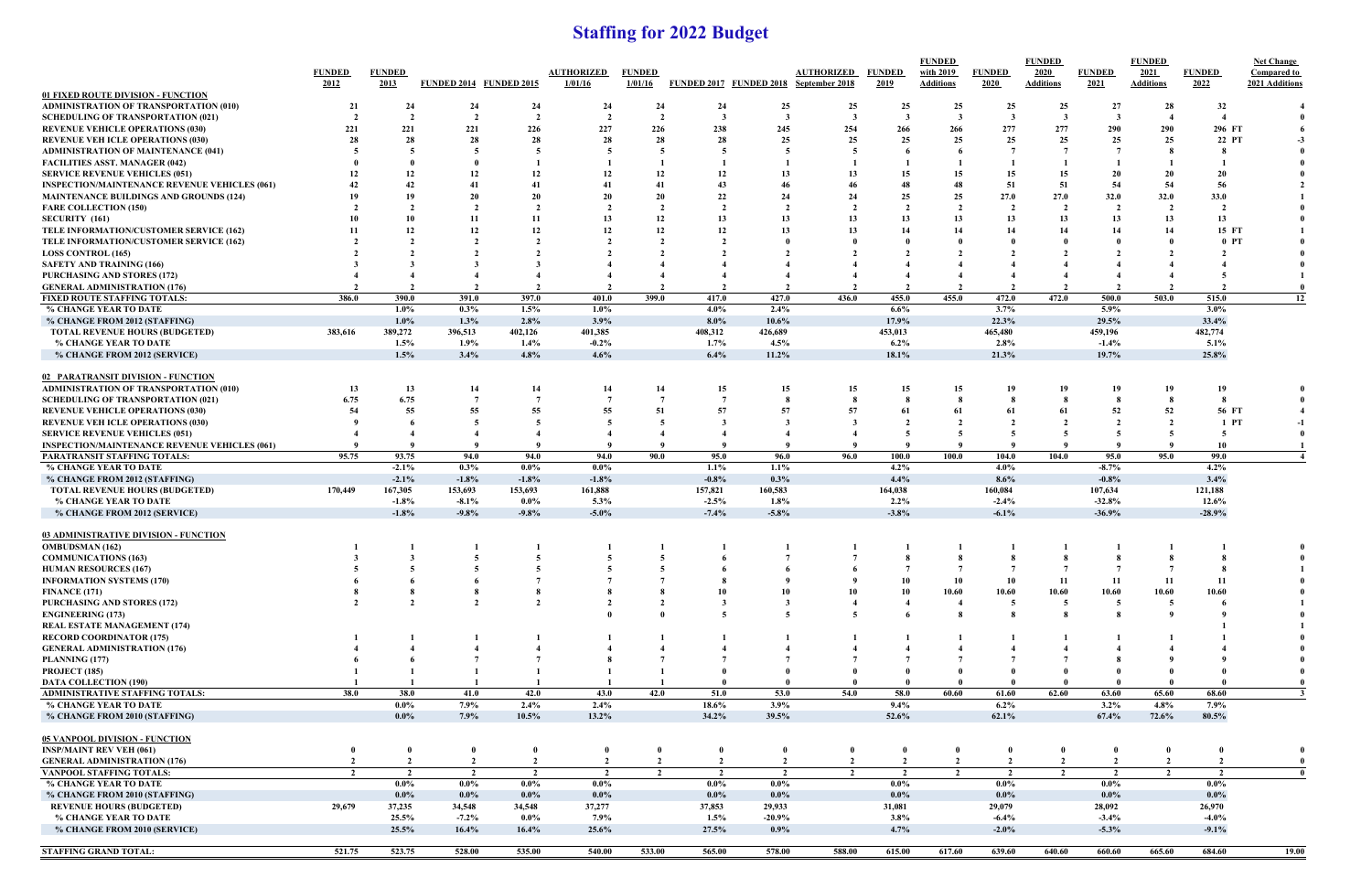| <b>New Projects</b> |  |
|---------------------|--|
|---------------------|--|

| Excludes Unfunded Projects            |                                              |             |                                                            |                       |                         |                       |                          |                       |              | 2022 by Funding Source |                |            |            |                          |            |            |            |                          |
|---------------------------------------|----------------------------------------------|-------------|------------------------------------------------------------|-----------------------|-------------------------|-----------------------|--------------------------|-----------------------|--------------|------------------------|----------------|------------|------------|--------------------------|------------|------------|------------|--------------------------|
|                                       |                                              |             |                                                            |                       |                         |                       |                          |                       |              |                        |                |            |            |                          |            |            |            |                          |
|                                       |                                              |             |                                                            |                       |                         |                       | <b>Expenditure</b>       |                       |              |                        |                |            |            |                          |            |            |            |                          |
|                                       |                                              |             |                                                            |                       |                         |                       | PTD through              | Remaining             |              |                        | $2022 -$       |            |            |                          |            |            |            |                          |
| <b>Program Category</b>               | <b>Program Name</b>                          | $ID/$ Req # | <b>Project Name</b>                                        | <b>Project Status</b> | <b>Financial Status</b> | <b>Budget Control</b> | 12/31/2020               | <b>Balance</b><br>Qtv | 2022 - Local | 2022 - State           | Federal        | 2022 Total | 2023 Total | 2024 Total               | 2025 Total | 2026 Total | 2027 Total | 2022-2027                |
| Vehicles                              | <b>Fixed Route Fleet -</b>                   | 533         |                                                            |                       |                         | 8,240,000             |                          | 8,240,000             |              |                        |                |            | 8,240,000  |                          |            |            |            | 8,240,000                |
|                                       | Expansion                                    |             | Fixed Route Fleet Expansion-2023-Signature Coaches - MF    | Not started           | Funded-MF               |                       |                          |                       |              |                        |                |            |            |                          |            |            |            |                          |
|                                       |                                              | 904         | <b>Fixed Route Fleet Expansion-2025</b>                    | Not started           | Funded-New              | 7,274,635             | $\sim$                   | 7,274,635             |              |                        |                |            |            |                          | 7,274,635  | $\sim$     |            | 7,274,635                |
|                                       |                                              | 905         | <b>Fixed Route Fleet Expansion-2026</b>                    | Not started           | Funded-New              | 1,873,220             |                          | 1,873,220             |              |                        |                |            |            |                          |            | 1,873,220  |            | 1,873,220                |
|                                       | <b>Fixed Route Fleet - Expansion Total</b>   |             |                                                            |                       |                         | 17,387,855            | $\sim$                   | 17,387,855<br>- 22    |              |                        |                |            | 8,240,000  |                          | 7,274,635  | 1,873,220  |            | 17,387,855               |
|                                       | <b>Fixed Route Fleet</b>                     | 361         | <b>Fixed Route Fleet Replacement-2022</b>                  | Preliminary           | Funded                  | 1,422,858             | $\sim$                   | 1,422,858             |              |                        |                |            | 1,422,858  |                          |            |            |            | 1,422,858                |
|                                       | Replacement                                  |             |                                                            |                       |                         |                       |                          |                       |              |                        |                |            |            |                          |            |            |            |                          |
|                                       |                                              |             |                                                            |                       |                         |                       |                          |                       |              |                        |                |            |            |                          |            |            |            |                          |
|                                       |                                              | 483         | <b>Fixed Route Fleet Replacement-2021</b>                  | Work in progress      | Funded                  | 8,533,167             | $\sim$                   | 8,533,167             |              |                        |                |            |            |                          |            |            |            |                          |
|                                       |                                              | 486         | Fixed Route Fleet Replacement (BEB)-2023                   | Not started           | Funded                  | 12,100,000            | $\sim$                   | 12,100,000            |              |                        |                |            | 12,100,000 |                          |            |            |            | 12,100,000               |
|                                       |                                              | 490         | Fixed Route Fleet Replacement-2022                         | Not started           | Funded                  | 5,547,768             | $\overline{\phantom{a}}$ | 5,547,768             | 5,547,768    |                        |                | 5,547,768  |            |                          |            |            |            | 5,547,768                |
|                                       |                                              | 492         | <b>Fixed Route Fleet Replacement-2026</b>                  | Not started           | Funded                  | 7,492,879             | $\sim$                   | 7,492,879             |              |                        |                |            |            |                          |            | 7,492,879  |            | 7,492,879                |
|                                       |                                              | 493         | <b>Fixed Route Fleet Replacement-2024</b>                  | Not started           | Funded                  | 10,005,569            | $\sim$                   | 10,005,569            |              |                        |                |            |            | 10,005,569               |            |            |            | 10,005,569               |
|                                       |                                              | 494         | <b>Fixed Route Fleet Replacement-2025</b>                  | Not started           | Funded                  | 8,814,887             | $\sim$                   | 8,814,887             |              |                        |                |            |            |                          | 8,814,887  |            |            | 8,814,887                |
|                                       |                                              | 568         | Fixed Route Fleet Replacement (BEB)-2020/2021              | Work in progres       | Funded                  | 10,691,768            | $\overline{\phantom{a}}$ | 10,691,768            |              |                        |                | $\sim$     | 6,894,000  |                          | $\sim$     |            |            | 6,894,000                |
|                                       |                                              | 570         | Fixed Route Fleet Replacement (BEB)-2025-MF                | Not started           | Funded-MF               | 5,022,172             | $\sim$                   | 5,022,172             |              |                        |                |            |            |                          | 5,022,172  |            |            | 5,022,172                |
|                                       |                                              | 836         | <b>Fixed Route Fleet Replacement-2022</b>                  | Not started           | Funded                  | 6,415,080             | $\sim$                   | 6,415,080             | 2,165,416    |                        | 2,038,943      | 4,204,359  | 2,210,721  |                          |            |            |            | 6,415,080                |
|                                       |                                              | 877         | <b>Fixed Route Fleet Replacement-2027</b>                  | Not started           | Funded-New              | 3,858,834             |                          | 3,858,834             |              |                        |                |            |            |                          |            |            | 3,858,834  | 3,858,834                |
|                                       | <b>Fixed Route Fleet - Replacement Total</b> |             |                                                            |                       |                         | 79,904,982            | $\sim$ $-$               | 79,904,982            | 7,713,184    | $\sim$                 | 2,038,943      | 9,752,127  | 22,627,579 | 10,005,569               | 13,837,059 | 7,492,879  | 3,858,834  | 67,574,047               |
|                                       | <b>Paratransit Vans</b>                      | 412         | <b>Paratransit Fleet Replacement-2020</b>                  | Work in progress      | Funded                  | 334,750               | $\sim$                   | 334,750               |              |                        |                |            |            |                          |            |            |            |                          |
|                                       |                                              | 484         | <b>Paratransit Fleet Replacement-2021</b>                  | Not started           | Funded                  | 1,115,190             | $\overline{\phantom{a}}$ | 1,115,190             |              |                        |                |            |            |                          |            |            |            |                          |
|                                       |                                              | 485         | <b>Paratransit Fleet Replacement-2022</b>                  | Not started           | Funded                  | 1,338,793             | $\overline{\phantom{a}}$ | 1,338,793             | 1,338,793    |                        |                | 1,338,793  |            |                          |            |            |            | 1,338,793                |
|                                       |                                              | 487         | <b>Paratransit Fleet Replacement-2023</b>                  | Not started           | Funded                  | 1,236,345             | $\sim$                   | 1,236,345             |              |                        |                |            | 1,236,345  |                          |            |            |            | 1,236,345                |
|                                       |                                              | 489         | <b>Paratransit Fleet Replacement-2024</b>                  | Not started           | Funded                  | 1,273,425             | $\sim$                   | 1,273,425             |              |                        |                |            |            | 1,273,425                |            |            |            | 1,273,425                |
|                                       |                                              |             | <b>Paratransit Fleet Replacement-2025</b>                  |                       |                         |                       | $\sim$                   |                       |              |                        |                |            |            |                          | 1,311,615  | $\sim$     |            |                          |
|                                       |                                              | 491         |                                                            | Not started           | Funded                  | 1,311,615             |                          | 1,311,615             |              |                        |                |            |            |                          |            |            |            | 1,311,615                |
|                                       |                                              | 837         | <b>Paratransit Fleet Replacement-2026</b>                  | Not started           | Funded                  | 1,568,089             | $\sim$                   | 1,568,089             |              | $\sim$                 |                |            |            |                          |            | 1,568,089  |            | 1,568,089                |
|                                       |                                              |             | 878 Paratransit Fleet Replacement-2027                     | Not started           | Funded-New              | 1,500,000             | $\sim$                   | 1,500,000             |              |                        |                |            |            |                          |            |            | 1,500,000  | 1,500,000                |
|                                       | <b>Paratransit Vans Total</b>                |             |                                                            |                       |                         | 9,678,207             | $\sim$                   | 9,678,207 106         | 1,338,793    |                        |                | 1,338,793  | 1,236,345  | 1,273,425                | 1,311,615  | 1,568,089  | 1,500,000  | 8,228,267                |
|                                       | <b>Vanpool Vans</b>                          | 592         | Vanpool Replacement 2020                                   | Not started           | Funded                  | 362,523               | 203,490                  | 159,033               |              |                        |                |            |            |                          |            |            |            |                          |
|                                       |                                              | 594         | <b>Vanpool Replacement 2022</b>                            | Not started           | Funded                  | 482,227               | $\overline{\phantom{a}}$ | 482,227               | 482,227      |                        |                | 482,227    |            |                          |            |            |            | 482,227                  |
|                                       |                                              | 595         | Vanpool Replacement 2023                                   | Not started           | Funded                  | 487,049               | $\sim$                   | 487,049               |              |                        |                | $\sim$     | 487,049    |                          |            |            |            | 487,049                  |
|                                       |                                              | 761         | VanPool Replacement - 2024                                 | Not started           | Funded                  | 491,920               | $\sim$                   | 491,920               |              |                        |                |            |            | 491,920                  |            |            |            | 491,920                  |
|                                       |                                              | 826         | <b>Vanpool Replacement 2025</b>                            | Not started           | Funded                  | 496,839               | $\overline{\phantom{a}}$ | 496,839               |              |                        |                |            |            |                          | 496,839    |            |            | 496,839                  |
|                                       |                                              | 827         | <b>Vanpool Replacement 2026</b>                            | Not started           | Funded                  | 501,807               | $\sim$                   | 501,807               |              |                        |                | $\sim$     |            | $\sim$                   |            | 501,807    |            | 501,807                  |
|                                       |                                              |             | 881 Vanpool Van Replacement-2027                           | Not started           | Funded-New              | 620,000               | $\sim$                   | 620,000               |              |                        |                |            |            | $\sim$                   | $\sim$     | $\sim$     | 620,000    | 620,000                  |
|                                       | <b>Vanpool Vans Total</b>                    |             |                                                            |                       |                         | 3,442,365             | 203,490                  | 3,238,875             | 482,227      |                        | $\blacksquare$ | 482,227    | 487,049    | 491,920                  | 496,839    | 501,807    | 620,000    | 3,079,842                |
|                                       | Non-Revenue                                  | 349         | 2020 Service Vehicles (previously 2017)                    | Not started           | Funded                  | 76,500                | $\sim$                   | 76,500                |              |                        |                |            |            |                          |            |            |            |                          |
|                                       | Vehicles                                     |             |                                                            |                       |                         |                       |                          |                       |              |                        |                |            |            |                          |            |            |            |                          |
|                                       |                                              | 509         | <b>Facilities Shelter Cleaning Truck Replacements</b>      |                       | Funded                  | 192,000               | 93,550                   | 98,450                | 112,000      |                        |                | 112,000    |            |                          |            |            |            | 112,000                  |
|                                       |                                              |             |                                                            | Work in progress      |                         |                       |                          |                       |              |                        |                |            |            |                          |            |            |            |                          |
|                                       |                                              | 536         | Service Vehicle Replacement 2021                           | Not started           | Funded                  | 90,000                | $\sim$                   | 90,000                |              |                        | $\sim$         | $\sim$     |            |                          |            |            |            |                          |
|                                       |                                              | 559         | Service Vehicle Replacement 2022                           | Not started           | Funded                  | 90,000                | $\sim$                   | 90,000                | 90,000       |                        |                | 90,000     |            |                          |            |            |            | 90,000                   |
|                                       |                                              | 760         | <b>F/R Supervisor Vehicles</b>                             | Not started           | Funded                  | 75,000                | $\sim$                   | 75,000                |              |                        |                |            |            | 75,000                   |            |            |            | 75,000                   |
|                                       |                                              |             | 775 MF: F/R Supervisor Vehicles                            | Not started           | Funded-MF               | 80,000                |                          | 80,000                |              |                        |                |            |            |                          |            |            |            |                          |
|                                       |                                              | 776         | <b>Security Vehicles</b>                                   | Not started           | Funded                  | 80,000                |                          | 80,000                |              |                        |                |            |            |                          | 80,000     |            |            | 80,000                   |
|                                       |                                              |             | 778 F/R Service Vehicles                                   | Not started           | Funded                  | 90,000                | $\sim$                   | 90,000                |              |                        |                |            |            |                          |            |            |            | $\sim$                   |
|                                       |                                              | 816         | <b>F&amp;G Service Trucks</b>                              | Not started           | Funded                  | 240,000               | $\sim$                   | 240,000               |              |                        |                |            |            |                          |            |            |            | $\overline{\phantom{a}}$ |
|                                       |                                              | 817         | Service Vehicle Replacement - 2021                         | Not started           | Funded                  | 45,000                | $\sim$                   | 45,000                |              |                        |                |            |            |                          |            |            |            |                          |
|                                       |                                              | 818         | <b>Supervisor Support Vehicles</b>                         | Not started           | Funded                  | 90,000                | $\sim$                   | 90,000                |              |                        |                |            |            |                          |            | 90,000     |            | 90,000                   |
|                                       |                                              | 838         | <b>F&amp;G Shelter Service Trucks</b>                      | Not started           | Funded                  | 115,000               | $\sim$                   | 115,000               | 115,000      |                        |                | 115,000    |            |                          |            |            |            | 115,000                  |
|                                       |                                              |             | 874 Fixed Route Tow Truck Upgrades                         | Not started           | Funded-New              | 125,000               | $\sim$                   | 125,000               | 125,000      |                        | $\sim$         | 125,000    |            |                          |            |            |            | 125,000                  |
|                                       |                                              | 879         | <b>Security Patrol Vehicles</b>                            | Not started           | Funded-New              | 90,000                | $\sim$                   | 90,000                |              |                        |                | $\sim$     |            |                          |            |            | 90,000     | 90,000                   |
|                                       |                                              |             | 880 Supervisor Support Vehicles                            | Not started           | Funded-New              | 300,000               | $\sim$                   | 300,000               |              |                        |                |            |            |                          |            |            | 300,000    | 300,000                  |
|                                       | <b>Non-Revenue Vehicles Total</b>            |             |                                                            |                       |                         | 1,778,500             | 93,550                   | 1,684,950             | 442,000      |                        | $\sim$         | 442,000    | $\sim$     | 75,000                   | 80,000     | 90,000     | 390,000    | 1,077,000                |
|                                       |                                              |             | 909 MG90 Router Retrofit                                   |                       |                         |                       |                          |                       |              |                        |                |            |            |                          |            |            |            |                          |
|                                       | Vehicles - Misc Equip &                      |             | 910 Driver Barriers                                        | Not started           | Funded-New              | 315,000               | $\sim$                   | 315,000               | 315,000      |                        | $\sim$         | 315,000    |            | $\sim$                   |            |            |            | 315,000                  |
|                                       |                                              |             |                                                            | Not started           | Funded-New              | 995,776               | $\sim$                   | 995,776               | 995,776      |                        | $\sim$         | 995,776    |            | $\sim$ $-$               |            |            |            | 995,776                  |
|                                       | Vehicles - Misc Equip & Fixtures Total       |             |                                                            |                       |                         | 1,310,776             | $\sim$                   | 1,310,776             | 1,310,776    | $\sim$                 | $\sim$         | 1,310,776  | $\sim$     | $\overline{\phantom{a}}$ |            |            |            | 1,310,776                |
| <b>Vehicles Total</b>                 |                                              |             |                                                            |                       |                         | 113,502,685           | 297,040                  | 113,205,645 34        | 11,286,980   | $\sim$ $-$             | 2,038,943      | 13,325,923 | 32,590,973 | 11,845,914               | 23,000,148 | 11,525,995 | 6,368,834  | 98,657,787               |
| <b>Facilities - Maintenance &amp;</b> | <b>Boone - Preservation</b>                  |             | 207 UST Diesel Replacement                                 | Design                | Funded                  | 5,008,000             | 139,666                  | 4,868,334             | 4,439,764    |                        |                | 4,439,764  | 180,000    |                          |            |            |            | 4,619,764                |
| Administration                        | and Enhancements                             |             |                                                            |                       |                         |                       |                          |                       |              |                        |                |            |            |                          |            |            |            |                          |
|                                       |                                              |             |                                                            |                       |                         |                       |                          |                       |              |                        |                |            |            |                          |            |            |            |                          |
|                                       |                                              | 324         | <b>Boone Facility Fire Alarm Upgrade</b>                   | Not started           | Funded                  | 350,000               | $\sim$                   | 350,000               | 175,000      |                        |                | 175,000    | 175,000    |                          |            |            |            | 350,000                  |
|                                       |                                              | 458         | Passenger Elevator Replacement Boone Ave                   | Construction          | Funded                  | 380,000               | 33,824                   | 346,176               |              |                        |                |            |            |                          |            |            |            | $\sim$                   |
|                                       |                                              | 460         | <b>UST Non-Diesel Replacement Boone Ave</b>                | Construction          | Funded                  | 2,100,000             | 108,168                  | 1,991,832             |              |                        |                | $\sim$     |            |                          |            |            |            |                          |
|                                       |                                              | 738         | <b>HVAC Upgrades NS Boone</b>                              | Closeout              | Funded                  | 523,033               | 424,920                  | 98,113                | 5,000        |                        |                | 5,000      |            |                          |            |            |            | 5,000                    |
|                                       |                                              |             | 745 West Boone Avenue Crosswalk                            | Not started           | Funded                  | 150,000               | $\sim$                   | 150,000               |              |                        |                | $\sim$     | 150,000    |                          |            |            |            | 150,000                  |
|                                       |                                              |             |                                                            |                       |                         |                       |                          |                       |              |                        |                | 217,847    |            |                          |            |            |            | 217,847                  |
|                                       |                                              | 766         | Boone Campus Battery Electric Bus (BEB) Charging Infrastru | Construction          | Funded-MF               | 5,700,000             | 980,189                  | 4,719,811             | 217,847      |                        |                |            | $\sim$ $-$ |                          |            |            |            |                          |
|                                       |                                              | 779         | <b>Capital Replacement of BEB Electric Charging-2023</b>   | Not started           | Funded                  | 100,000               | $\sim$                   | 100,000               |              |                        |                | $\sim$     | 100,000    | $\sim$                   |            |            |            | 100,000                  |
|                                       |                                              | 780         | Capital Replacement of BEB Electric Charging-2024          | Not started           | Funded                  | 100,000               | $\sim$                   | 100,000               |              |                        |                | $\sim$     |            | 100,000                  |            |            |            | 100,000                  |
|                                       |                                              | 781         | <b>Capital Replacement of BEB Electric Charging-2025</b>   | Not started           | Funded                  | 100,000               | $\sim$                   | 100,000               |              |                        |                |            |            |                          | 100,000    |            |            | 100,000                  |
|                                       |                                              |             | 803 HVAC & DDC Controls Upgrades                           | Closeout              | Funded                  | 611,000               | 513,841                  | 97,159                | 50,000       |                        |                | 50,000     |            |                          |            |            |            | 50,000                   |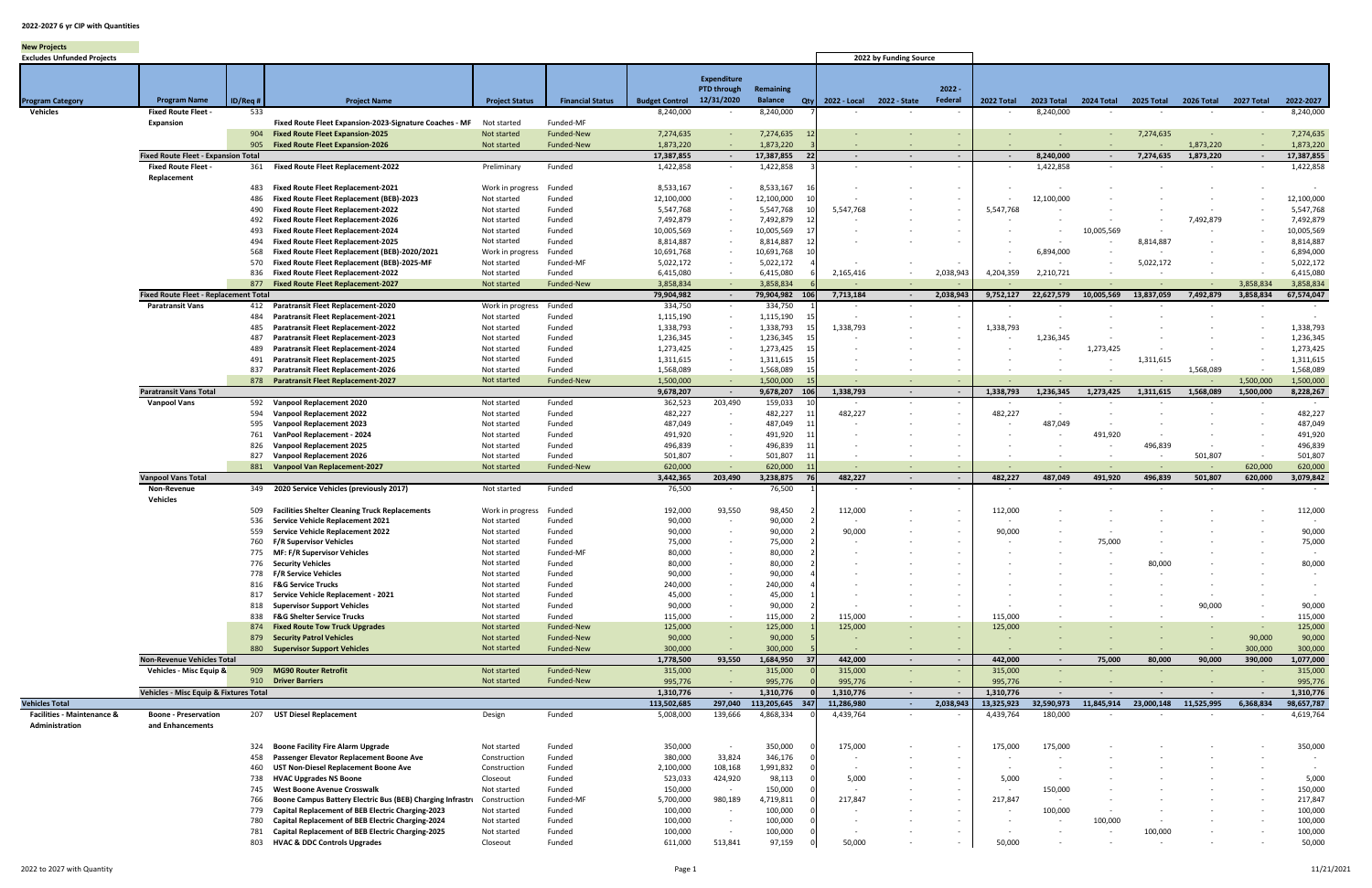|  |  | <b>Excludes Unfunded Projects</b> |
|--|--|-----------------------------------|
|--|--|-----------------------------------|

| <b>Excludes Unfunded Projects</b>               |                                                                     |            |                                                                                        |                            |                          |                       |                                                      |                       |              | 2022 by Funding Source |                                     |                          |                  |                                    |            |            |            |                          |
|-------------------------------------------------|---------------------------------------------------------------------|------------|----------------------------------------------------------------------------------------|----------------------------|--------------------------|-----------------------|------------------------------------------------------|-----------------------|--------------|------------------------|-------------------------------------|--------------------------|------------------|------------------------------------|------------|------------|------------|--------------------------|
|                                                 |                                                                     |            |                                                                                        |                            |                          |                       | Expenditure                                          |                       |              |                        |                                     |                          |                  |                                    |            |            |            |                          |
|                                                 |                                                                     |            |                                                                                        |                            |                          |                       | PTD through                                          | Remaining             |              |                        | $2022 -$                            |                          |                  |                                    |            |            |            |                          |
| <b>Program Category</b>                         | <b>Program Name</b>                                                 | ID/Req #   | <b>Project Name</b>                                                                    | <b>Project Status</b>      | <b>Financial Status</b>  | <b>Budget Control</b> | 12/31/2020                                           | Balance<br><b>Otv</b> | 2022 - Local | 2022 - State           | <b>Federal</b>                      | 2022 Total               | 2023 Total       | 2024 Total                         | 2025 Total | 2026 Total | 2027 Total | 2022-2027                |
| <b>Facilities - Maintenance &amp;</b>           | <b>Boone - Preservation</b>                                         |            | 809 Overhead Garage Door Replacement - 2022                                            | Not started                | Funded                   | 71,500                |                                                      | 71,500                | 71,500       |                        |                                     | 71,500                   |                  |                                    |            |            |            | 71,500                   |
|                                                 |                                                                     | 810        | <b>Overhead Garage Door Replacement - 2024</b>                                         | Not started                | Funded                   | 25,000                | $\sim$                                               | 25,000                |              |                        |                                     | $\sim$                   |                  | 25,000                             |            |            |            | 25,000                   |
|                                                 |                                                                     | 811        | <b>Fall Protection</b>                                                                 | Not started                | Funded                   | 113,897               | $\overline{\phantom{a}}$                             | 113,897               | 48,897       |                        |                                     | 48,897                   |                  |                                    |            |            |            | 48,897                   |
|                                                 |                                                                     | 812        | <b>Hunter Brake Lathe</b>                                                              | Not started                | Funded                   | 20,000                | $\sim$                                               | 20,000                |              |                        |                                     |                          |                  |                                    |            |            |            |                          |
|                                                 |                                                                     | 829<br>852 | Sun Room Removal<br><b>Lighted Pit</b>                                                 | Not started<br>Closeout    | Funded<br>Funded         | 750,000<br>$\sim$ $-$ | $\sim$<br>375,618                                    | 750,000<br>(375, 618) | 750,000      | $\sim$                 | . .                                 | 750,000<br>$\sim$        |                  |                                    |            |            |            | 750,000<br>$\sim$ $-$    |
|                                                 |                                                                     | 859        | <b>Capital Replacement of BEB Electrical Charging - 2026</b>                           | Not started                | Funded-New               | 100,000               | $\sim$                                               | 100,000               |              | $\sim$ $-$             |                                     |                          |                  |                                    |            | 100,000    |            | 100,000                  |
|                                                 |                                                                     | 860        | <b>Capital Replacement of BEB Electrical Charging - 2027</b>                           | Not started                | Funded-New               | 100,000               | $\overline{\phantom{a}}$                             | 100,000               |              |                        |                                     |                          |                  |                                    |            |            | 100,000    | 100,000                  |
|                                                 |                                                                     | 862        | Fleck Bus and North Van Wash Replacement                                               | Not started                | Funded-New               | 700,000               | $\sim$                                               | 700,000               |              |                        |                                     |                          |                  |                                    | 700,000    |            |            | 700,000                  |
|                                                 |                                                                     | 863        | <b>Overhead Garage Door Replacement - 2023</b>                                         | Not started                | Funded-New               | 65,000                | $\sim$                                               | 65,000                |              |                        |                                     |                          | 65,000           |                                    |            |            |            | 65,000                   |
|                                                 |                                                                     | 864        | <b>Overhead Garage Door Replacement - 2025</b>                                         | Not started                | Funded-New               | 65,000                | $\sim$                                               | 65,000                |              |                        |                                     |                          |                  |                                    | 65,000     | $\sim$     |            | 65,000                   |
|                                                 |                                                                     | 865        | <b>Overhead Garage Door Replacement - 2026</b>                                         | Not started                | Funded-New               | 65,000                | $\sim$                                               | 65,000                |              |                        |                                     |                          |                  |                                    |            | 65,000     | $\sim$     | 65,000                   |
|                                                 |                                                                     | 866        | <b>Overhead Garage Door Replacement - 2027</b>                                         | Not started                | Funded-New               | 65,000                | $\sim$                                               | 65,000                |              |                        |                                     |                          |                  |                                    |            | $\sim$     | 65,000     | 65,000                   |
|                                                 |                                                                     | 869<br>870 | <b>Fall Protection - 2022</b><br><b>HVAC Units-Boone</b>                               | Not started<br>Not started | Funded-New<br>Funded-New | 55,000<br>30,000      | $\sim$<br>$\overline{\phantom{a}}$                   | 55,000<br>30,000      | 55,000       |                        | $\sim$                              | 55,000<br>$\sim$         |                  |                                    |            |            | 30,000     | 55,000<br>30,000         |
|                                                 |                                                                     | 876        | <b>Steam Pit Lift</b>                                                                  | Not started                | Funded-New               | 150,500               | $\sim$                                               | 150,500               |              |                        |                                     |                          |                  |                                    |            |            | 150,500    | 150,500                  |
|                                                 |                                                                     | 908        | Boone NWG Battery Electric Bus (BEB) Charging Infrastruct Not started                  |                            | Funded-New               | 1,800,000             |                                                      | 1,800,000             | 1,000,000    |                        | 200,000                             | 1,200,000                | 600.000          |                                    |            |            |            | 1,800,000                |
|                                                 | <b>Boone - Preservation and Enhancements Total</b>                  |            |                                                                                        |                            |                          | 19,297,930            | 2,576,226                                            | 16,721,704            | 6,813,008    | $\sim$                 | 200,000                             | 7,013,008                | 1,270,000        | 125,000                            | 865,000    | 165,000    | 345,500    | 9,783,508                |
|                                                 | <b>Fleck Center -</b>                                               |            | 354 Fleck Energy Savings Project                                                       | Closeout                   | Funded                   | 986,500               | 1,662,852                                            | (676, 352)            |              |                        | $\sim$                              |                          |                  |                                    |            |            |            |                          |
|                                                 | Preservation and                                                    |            |                                                                                        |                            |                          |                       |                                                      |                       |              |                        |                                     |                          |                  |                                    |            |            |            |                          |
|                                                 | <b>Improvements</b>                                                 |            |                                                                                        |                            |                          |                       |                                                      |                       |              |                        |                                     |                          |                  |                                    |            |            |            |                          |
|                                                 |                                                                     | 787        | <b>Fleck Center Drain/Slab UST</b>                                                     | Not started                | Funded                   | 240,000               |                                                      | 240,000               |              |                        |                                     |                          |                  |                                    | 240,000    |            |            | 240,000                  |
|                                                 |                                                                     | 808        | <b>Bulk Deice Tank</b>                                                                 | Not started                | Funded                   | 12,000                |                                                      | 12,000                |              |                        |                                     |                          |                  |                                    |            |            |            |                          |
|                                                 | Fleck Center - Preservation and Improvements Total<br>Miscellaneous |            | 505 HVAC Replacement/upgrades - 2021                                                   | Not started                | Funded                   | 1,238,500<br>25,000   | 1,662,852                                            | (424, 352)<br>25,000  | $\sim$       | $\sim$                 | $\overline{\phantom{a}}$            | $\overline{\phantom{a}}$ |                  | $\sim$                             | 240,000    | $\sim$     |            | 240,000                  |
|                                                 | <b>Equipment and</b><br><b>Fixtures</b>                             |            |                                                                                        |                            |                          |                       |                                                      |                       |              |                        |                                     |                          |                  |                                    |            |            |            |                          |
|                                                 |                                                                     | 511        | <b>Cabinet Parts Washer</b>                                                            | Not started                | Funded                   | 110,000               | $\overline{\phantom{a}}$                             | 110,000               |              |                        |                                     |                          |                  |                                    |            |            |            |                          |
|                                                 |                                                                     | 512        | <b>Miscellaneous Equipment and Fixtures-2021</b>                                       | Not started                | Funded                   | 30,000                | $\sim$                                               | 30,000                |              |                        |                                     |                          |                  |                                    |            |            |            | $\overline{\phantom{a}}$ |
|                                                 |                                                                     | 556        | <b>Miscellaneous Equipment and Fixtures-2022</b>                                       | Not started                | Funded                   | 38,500                | $\sim$                                               | 38,500                | 38,500       |                        |                                     | 38,500                   |                  |                                    |            |            |            | 38,500                   |
|                                                 |                                                                     | 585        | <b>Miscellaneous Equipment and Fixtures-2023</b>                                       | Not started                | Funded                   | 20,000                | $\sim$                                               | 20,000                |              |                        |                                     | $\sim$                   | 20,000           |                                    |            |            |            | 20,000                   |
|                                                 |                                                                     | 733        | <b>Miscellaneous Equipment and Fixtures 2024</b>                                       | Not started                | Funded                   | 40,000                | $\overline{\phantom{a}}$                             | 40,000                |              |                        |                                     | $\sim$                   |                  | 40,000                             |            |            |            | 40,000                   |
|                                                 |                                                                     | 736        | <b>HVAC Replacement/upgrades-2022</b>                                                  | Not started                | Funded                   | 27,500                | $\sim$                                               | 27,500                | 27,500       |                        | $\overline{\phantom{a}}$            | 27,500                   |                  | $\overline{\phantom{a}}$           |            |            |            | 27,500                   |
|                                                 |                                                                     | 737        | <b>HVAC Replacement/upgrades-2023</b>                                                  | Not started                | Funded                   | 25,000                | $\sim$                                               | 25,000                |              |                        |                                     | $\overline{\phantom{a}}$ | 25,000           | $\sim$                             |            |            |            | 25,000                   |
|                                                 |                                                                     | 762        | <b>HVAC Replacement/upgrades-2024</b>                                                  | Not started                | Funded                   | 25,000                | $\sim$                                               | 25,000                |              |                        |                                     | $\sim$                   |                  | 25,000                             |            |            |            | 25,000                   |
|                                                 |                                                                     | 782<br>784 | HVAC Replacement/upgrades-2025<br><b>Miscellaneous Equipment and Fixtures-2025</b>     | Not started<br>Not started | Funded<br>Funded         | 40,000<br>40,000      | $\overline{\phantom{a}}$<br>$\sim$                   | 40,000<br>40,000      |              |                        |                                     |                          |                  | 40,000<br>$\sim$                   | 40,000     | $\sim$     |            | 40,000<br>40,000         |
|                                                 |                                                                     | 813        | <b>Miscellaneous Equipment and Fixtures-2026</b>                                       | Not started                | Funded                   | 35,000                | $\sim$                                               | 35,000                |              |                        |                                     |                          |                  | $\sim$                             |            | 35,000     |            | 35,000                   |
|                                                 |                                                                     | 858        | <b>Mobile Aerial Work Platform</b>                                                     | Not started                | Funded-New               | 17,000                | $\sim$                                               | 17,000                |              |                        |                                     |                          | 17,000           | $\sim$ $-$                         |            |            |            | 17,000                   |
|                                                 |                                                                     | 861        | <b>Big Fan Install</b>                                                                 | Not started                | Funded-New               | 85,000                | $\sim$                                               | 85,000                |              |                        |                                     |                          |                  | 85,000                             |            | $\sim$     |            | 85,000                   |
|                                                 |                                                                     | 867        | <b>Drill Press Replacements</b>                                                        | Not started                | Funded-New               | 30,000                | $\overline{\phantom{a}}$                             | 30,000                |              |                        |                                     |                          |                  |                                    |            | 30,000     |            | 30,000                   |
|                                                 |                                                                     | 868        | <b>Electric Cart Replacment</b>                                                        | Not started                | Funded-New               | 52,250                |                                                      | 52,250                | 52,250       |                        |                                     | 52,250                   |                  |                                    |            |            |            | 52,250                   |
|                                                 |                                                                     | 871        | <b>Latex Wrap Production Equipment</b>                                                 | Not started                | Funded-New               | 44,000                |                                                      | 44,000                | 44,000       |                        |                                     | 44,000                   |                  |                                    |            |            |            | 44,000                   |
|                                                 |                                                                     | 873        | <b>Miscellaneous Equipment and Fixtures - 2027</b><br>875 Walk-behind Scrubber         | Not started<br>Not started | Funded-New               | 40,000                | $\overline{\phantom{a}}$                             | 40,000<br>15,500      |              |                        |                                     | $\sim$                   | 15,500           |                                    |            |            | 40,000     | 40,000<br>15,500         |
|                                                 | Miscellaneous Equipment and Fixtures Total                          |            |                                                                                        |                            | Funded-New               | 15,500<br>739,750     | $\sim$                                               | 739,750               | 162,250      | $\sim$                 | $\sim$                              | 162,250                  | 77,500           | $\sim$<br>190,000                  | 40,000     | 65,000     | 40,000     | 574,750                  |
|                                                 | <b>Facility Master Plan Pro</b>                                     | 504        | <b>Mission &amp; Green Acquisition Due-Diligence</b>                                   | Work in progress Funded    |                          | 250,000               | 7,500                                                | 242,500               |              |                        | $\sim$                              | $\sim$                   | $\sim$           | $\sim$                             | $\sim$     | $\sim$     |            |                          |
|                                                 |                                                                     | 549        | <b>Mission &amp; Green Acquisition</b>                                                 | Work in progress Funded    |                          | 1,000,000             | $\sim$                                               | 1,000,000             | 800,000      |                        | . .                                 | 800,000                  | $\sim$           | $\overline{\phantom{a}}$           |            | $\sim$     |            | 800,000                  |
|                                                 |                                                                     |            | 828 Facilities Master Plan Update                                                      | Not started                | Funded                   | 600,000               | $\overline{\phantom{a}}$                             | 600,000               | 350,000      | $\sim$                 |                                     | 350,000                  | 250,000          | $\sim$                             |            | $\sim$     |            | 600,000                  |
|                                                 | <b>Facility Master Plan Program Total</b>                           |            |                                                                                        |                            |                          | 1,850,000             | 7,500                                                | 1,842,500             | 1,150,000    | $\sim$                 | $\overline{\phantom{a}}$            | 1,150,000                | 250,000          | $\sim$                             |            | $\sim$     |            | 1,400,000                |
| Facilities - Maintenance & Administration Total |                                                                     |            |                                                                                        |                            |                          | 23,126,180            | 4,246,578                                            | 18,879,602            | 8,125,258    | $\sim$ $\sim$          | 200,000                             | 8,325,258                | 1,597,500        | 315,000                            | 1,145,000  | 230,000    | 385,500    | 11,998,258               |
| <b>Facilities - Passenger &amp;</b>             | Park and Ride                                                       |            | 513 Park and Ride Lot Major Preservation-2021                                          | Not started                | Funded                   | 25,000                | $\sim$                                               | 25,000                |              | $\sim$                 |                                     |                          |                  | $\overline{\phantom{a}}$           |            |            |            |                          |
| Operational                                     | <b>Upgrades</b>                                                     |            |                                                                                        |                            |                          |                       |                                                      |                       |              |                        |                                     |                          |                  |                                    |            |            |            |                          |
|                                                 |                                                                     | 754        | 613 Park and Ride Lot Major Preservation-2023                                          | Not started                | Funded                   | 20,000                | $\overline{\phantom{a}}$                             | 20,000<br>235,000     | 14,300       |                        | $\sim$                              | $\sim$<br>165,000        | 20,000<br>55,000 | $\overline{\phantom{a}}$           |            |            |            | 20,000<br>220,000        |
|                                                 |                                                                     | 759        | Five Mile Mobility Hub Preliminary Design<br>Park and Ride Lot Major Preservation 2024 | Not started<br>Not started | Funded<br>Funded         | 235,000<br>20,000     | $\overline{\phantom{a}}$<br>$\overline{\phantom{a}}$ | 20,000                | $\sim$       |                        | 150,700<br>$\overline{\phantom{a}}$ | $\sim$                   |                  | $\overline{\phantom{a}}$<br>20,000 |            |            |            | 20,000                   |
|                                                 |                                                                     | 785        | Park and Ride Lot Major Preservation-2025                                              | Not started                | Funded                   | 40,000                | $\sim$                                               | 40,000                | $\sim$       |                        | $\overline{\phantom{a}}$            | $\sim$                   |                  | $\sim$                             | 40,000     |            |            | 40,000                   |
|                                                 |                                                                     | 814        | Park and Ride Lot Major Preservation-2022                                              | Not started                | Funded                   | 25,000                | $\overline{\phantom{a}}$                             | 25,000                | 25,000       |                        |                                     | 25,000                   |                  |                                    |            |            |            | 25,000                   |
|                                                 |                                                                     | 815        | Park and Ride Lot Major Preservation-2026                                              | Not started                | Funded                   | 25,000                | $\sim$                                               | 25,000                | $\sim$       |                        | $\overline{\phantom{a}}$            | $\sim$                   |                  | $\sim$                             |            | 25,000     |            | 25,000                   |
|                                                 |                                                                     | 872        | Park and Ride Major Lot Preservtion - 2027                                             | Not started                | Funded-New               | 30,000                | $\sim$                                               | 30,000                | $\sim$       |                        | $\sim$                              | . .                      |                  | $\sim$                             |            | $\sim$     | 30,000     | 30,000                   |
|                                                 |                                                                     | 900        | <b>South Hill P&amp;R Improvements</b>                                                 | Not started                | Funded-New               | 700,000               | $\overline{\phantom{a}}$                             | 700,000               | 75,000       |                        |                                     | 75,000                   | 575,000          | 50,000                             |            | $\sim$     |            | 700,000                  |
|                                                 |                                                                     |            | 902 West Plains Transit Center Retrofit & Layover                                      | Not started                | Funded-New               | 208,811               | $\sim$                                               | 208,811               | 50,000       |                        |                                     | 50,000                   | 158,811          | $\sim$                             |            |            |            | 208,811                  |
|                                                 | Park and Ride Upgrades Total                                        |            |                                                                                        |                            |                          | 1,328,811             | $\sim$                                               | 1,328,811             | 164,300      | $\sim$                 | 150,700                             | 315,000                  | 808,811          | 70,000                             | 40,000     | 25,000     | 30,000     | 1,288,811                |
|                                                 | <b>Plaza Preservation</b>                                           |            | 515 2019 Cooling Tower Replacement, Plaza                                              | Design                     | Funded                   | 550,000               | 823                                                  | 549,177               | 245,656      | $\sim$                 | $\overline{\phantom{a}}$            | 245,656                  |                  | $\sim$                             |            | $\sim$     |            | 245,656                  |
|                                                 | and Improvements                                                    |            |                                                                                        |                            | Funded                   |                       | $\overline{\phantom{a}}$                             | 45,000                |              |                        |                                     | $\sim$                   |                  | 45,000                             |            |            |            | 45,000                   |
|                                                 |                                                                     | 794        | 765 STA Plaza Loudspeaker System Replacement<br><b>Plaza Exterior Signage</b>          | Not started<br>On hold     | Funded                   | 45,000<br>80,000      | 5,531                                                | 74,469                | 74,469       |                        | $\overline{\phantom{a}}$<br>$\sim$  | 74,469                   |                  |                                    |            |            |            | 74,469                   |
|                                                 |                                                                     | 843        | Plaza Preservation and Improvements-2021                                               | Not started                | Funded                   | 50,000                | $\sim$                                               | 50,000                |              |                        |                                     | $\sim$                   |                  |                                    |            |            |            |                          |
|                                                 |                                                                     |            | 844 Plaza Preservation and Improvements-2022                                           | Not started                | Funded                   | 50,000                |                                                      | 50,000                | 50,000       |                        |                                     | 50,000                   |                  |                                    |            |            |            | 50,000                   |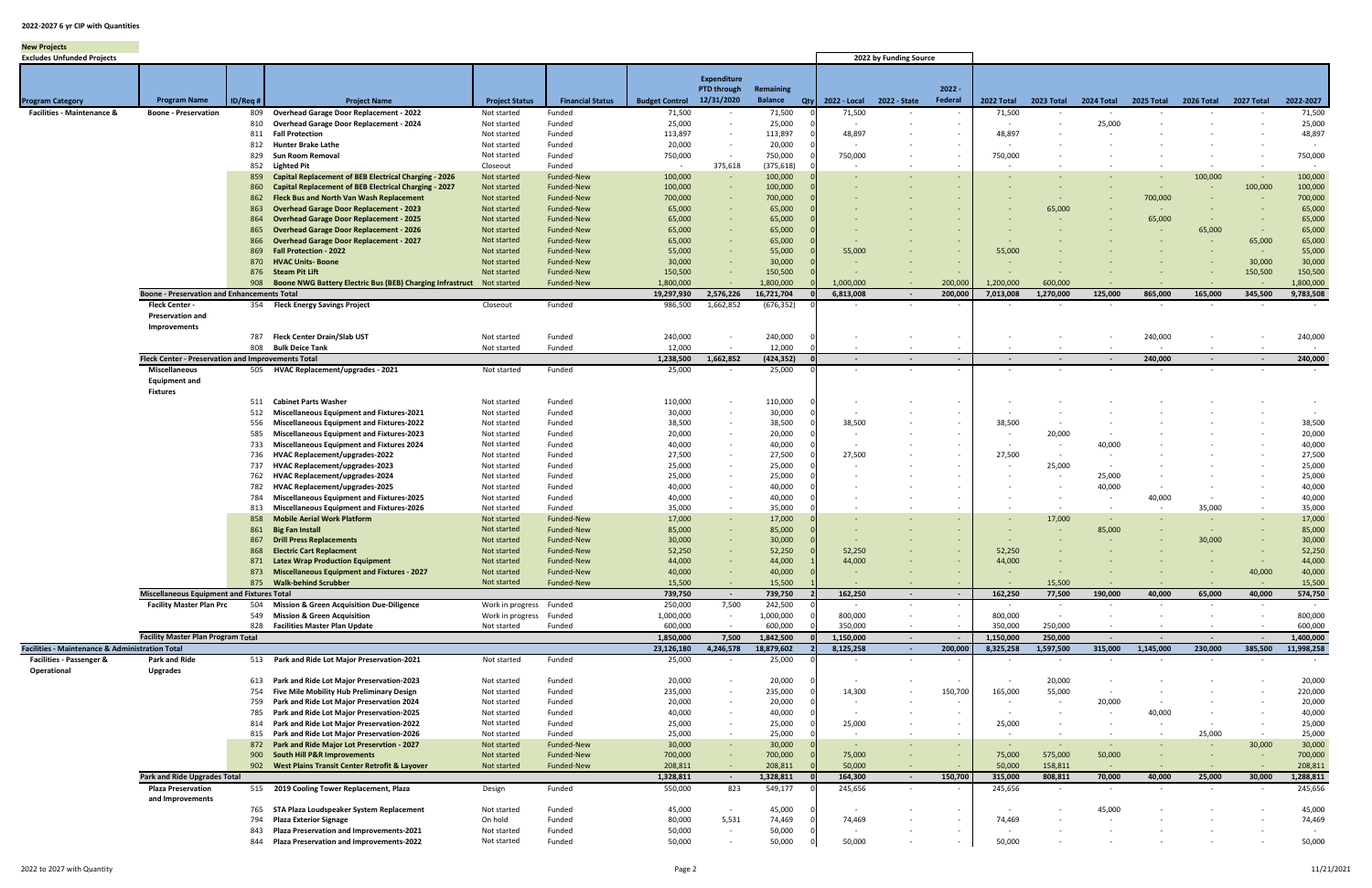|  | <b>New Projects</b> |  |
|--|---------------------|--|
|--|---------------------|--|

| <b>Excludes Unfunded Projects</b>                     |                                                  |          |                                                       |                       |                         |                       |                    |                       |              | 2022 by Funding Source |                          |                |                 |            |            |                 |            |                          |
|-------------------------------------------------------|--------------------------------------------------|----------|-------------------------------------------------------|-----------------------|-------------------------|-----------------------|--------------------|-----------------------|--------------|------------------------|--------------------------|----------------|-----------------|------------|------------|-----------------|------------|--------------------------|
|                                                       |                                                  |          |                                                       |                       |                         |                       |                    |                       |              |                        |                          |                |                 |            |            |                 |            |                          |
|                                                       |                                                  |          |                                                       |                       |                         |                       | Expenditure        |                       |              |                        |                          |                |                 |            |            |                 |            |                          |
|                                                       |                                                  |          |                                                       |                       |                         |                       | <b>PTD through</b> | Remaining             |              |                        | $2022 -$                 |                |                 |            |            |                 |            |                          |
| <b>Program Category</b>                               | <b>Program Name</b>                              | ID/Req # | <b>Project Name</b>                                   | <b>Project Status</b> | <b>Financial Status</b> | <b>Budget Control</b> | 12/31/2020         | <b>Balance</b><br>Qty | 2022 - Local | 2022 - State           | Federal                  | 2022 Total     | 2023 Total      | 2024 Total | 2025 Total | 2026 Total      | 2027 Total | 2022-2027                |
| Facilities - Passenger &                              | <b>Plaza Preservation</b>                        | 845      | Plaza Preservation and Improvements-2023              | Not started           | Funded                  | 50,000                |                    | 50,000                |              |                        |                          |                | 50,000          |            |            |                 |            | 50,000                   |
|                                                       |                                                  | 846      | <b>Plaza Preservation and Improvements-2024</b>       | Not started           | Funded                  | 50,000                |                    | 50,000                |              |                        |                          |                | $\sim$          | 50,000     |            |                 |            | 50,000                   |
|                                                       |                                                  | 847      | Plaza Preservation and Improvements-2025              | Not started           | Funded                  | 50,000                | $\sim$             | 50,000                |              |                        |                          |                |                 |            | 50,000     |                 |            | 50,000                   |
|                                                       |                                                  | 849      | <b>First Floor Plaza Restroom Stalls</b>              | Construction          | Funded                  |                       | 4,235              | (4, 235)              |              |                        |                          |                |                 |            |            |                 |            | $\sim$                   |
|                                                       |                                                  | 850      | <b>Escalator Wall Guard</b>                           | Construction          | Funded                  |                       | 11,798             | (11, 798)             |              |                        |                          |                |                 |            |            |                 |            | $\overline{a}$           |
|                                                       |                                                  | 851      | <b>Plaza Flagpoles Relocation</b>                     | Design                | Funded                  |                       | 4,796              | (4, 796)              |              |                        |                          |                |                 |            |            |                 |            | $\overline{\phantom{a}}$ |
|                                                       |                                                  | 854      | <b>Plaza Soffit</b>                                   | Not started           | Funded-New              | 150,000               | $\sim$             | 150,000               | 150,000      |                        |                          | 150,000        |                 |            |            |                 |            | 150,000                  |
|                                                       |                                                  | 855      | <b>Plaza Interior Wayfinding Signage</b>              | Not started           | Funded-New              | 15,000                | $\sim$             | 15,000                | 15,000       |                        |                          | 15,000         |                 |            |            |                 |            | 15,000                   |
|                                                       |                                                  | 856      | <b>Plaza Preservation &amp; Improvements-2026</b>     | Not started           | Funded-New              | 50,000                |                    | 50,000                |              |                        |                          |                |                 |            |            | 50,000          |            | 50,000                   |
|                                                       |                                                  | 857      | <b>Plaza Preservation &amp; Improvements-2027</b>     | Not started           | Funded-New              | 50,000                |                    | 50,000                |              |                        |                          |                |                 |            |            |                 | 50,000     | 50,000                   |
|                                                       | Plaza Preservation and Improvements Total        |          |                                                       |                       |                         | 1,190,000             | 27,183             | 1,162,817             | 535,125      | $\sim$                 | $\sim$                   | 535,125        | 50,000          | 95,000     | 50,000     | 50,000          | 50,000     | 830,125                  |
|                                                       |                                                  |          |                                                       |                       |                         |                       |                    | 700,000               |              |                        |                          |                | 100,000         |            |            |                 |            | 700,000                  |
|                                                       | <b>Route &amp; Stop Facility</b>                 | 464      | <b>Rural Highway Stop Improvements</b>                | Not started           | Funded-MF               | 700,000               | $\sim$             |                       | 175,000      |                        |                          | 175,000        |                 | 175,000    | 250,000    |                 |            |                          |
|                                                       | <b>Improvements</b>                              |          |                                                       |                       |                         |                       |                    |                       |              |                        |                          |                |                 |            |            |                 |            |                          |
|                                                       |                                                  |          |                                                       |                       |                         |                       |                    |                       |              |                        |                          |                |                 |            |            |                 |            |                          |
|                                                       |                                                  | 480      | <b>Downtown Layover Upgrades</b>                      | Work in progress      | Funded-MF               | 515,000               | 31,241             | 483,759               | 233,759      |                        |                          | 233,759        |                 |            |            |                 |            | 233,759                  |
|                                                       |                                                  | 523      | <b>Bus Stop Improvements-2020</b>                     | Construction          | Funded                  | 100,000               | 23,111             | 76,889                |              |                        |                          |                |                 |            |            |                 |            | $\overline{a}$           |
|                                                       |                                                  | 550      | <b>Trent Avenue and Sunset Boulevard Improvements</b> | Closeout              | Funded                  | 100,000               | 140,549            | (40, 549)             |              |                        |                          |                |                 |            |            |                 |            |                          |
|                                                       |                                                  | 551      | <b>Transit Shelter Replacement</b>                    | Work in progress      | Funded                  | 200,000               | 162,690            | 37,310                |              |                        |                          | ٠.             |                 |            |            |                 |            |                          |
|                                                       |                                                  | 743      | <b>Service Change Bus Stops</b>                       | Work in progress      | Funded-MF               | 1,850,940             | 32,474             | 1,818,466             | 1,550,940    |                        |                          | 1,550,940      | 150,000         |            |            |                 |            | 1,700,940                |
|                                                       |                                                  | 751      | 2021 Service Change Operational Requirements          | Work in progress      | Funded-MF               | 200,000               | $\sim$             | 200,000               | 100,000      |                        |                          | 100,000        | $\sim$ $ \sim$  |            |            |                 |            | 100,000                  |
|                                                       |                                                  | 753      | <b>Transit Shelter Lighting Retrofits</b>             | Not started           | Funded                  | 175,000               | $\sim$             | 175,000               | 35,000       |                        |                          | 35,000         | 35,000          | 35,000     |            |                 |            | 105,000                  |
|                                                       |                                                  | 788      | <b>Geiger/Spokane County Cooperative</b>              | Work in progress      | Funded                  | 200,000               | 100,000            | 100,000               |              |                        |                          | $\sim$         | $\sim$          | $\sim$     |            |                 |            |                          |
|                                                       |                                                  | 789      | North Havana Street Sidewalk Improvement Project      | Not started           | Funded                  | 270,000               |                    | 270,000               | 270,000      |                        |                          | 270,000        |                 |            |            |                 |            | 270,000                  |
|                                                       |                                                  | 790      | MF: 2023 Service Change Bus Stops                     | Not started           | Funded-MF               | 425,000               | $\sim$             | 425,000               |              |                        |                          |                |                 | 50,000     | 375,000    |                 |            | 425,000                  |
|                                                       |                                                  | 791      | MF: 2023 Service Change Operational Requirements      | Not started           | Funded-MF               | 215,000               | $\sim$             | 215,000               |              |                        |                          | $\sim$         |                 | 10,000     | 205,000    | $\sim$          |            | 215,000                  |
|                                                       |                                                  | 822      | <b>Bus Stop Improvements - 2026</b>                   | Not started           | Funded                  | 100,000               |                    | 100,000               |              |                        |                          |                |                 | $\sim$     |            | 100,000         |            | 100,000                  |
|                                                       |                                                  | 823      | <b>Operational Improvements - 2026</b>                | Not started           | Funded                  | 200,000               | $\sim$             | 200,000               |              |                        |                          | $\sim$         | $\sim$          | $\sim$     | $\sim$     | 200,000         |            | 200,000                  |
|                                                       |                                                  | 824      | Transit Shelter Replacement - 2022-2026               | Not started           | Funded                  | 207,500               | $\sim$             | 207,500               | 38,500       |                        |                          | 38,500         | 40,000          | 41,500     | 43,000     | 44,500          |            | 207,500                  |
|                                                       |                                                  | 887      | 2023 Bus Stop Accessibility Improvement Project       | Not started           | Funded-New              | 205,250               |                    | 205,250               | 50,000       |                        |                          | 50,000         | 128,750         | 26,500     | $\sim$     |                 |            | 205,250                  |
|                                                       |                                                  | 888      | 2024 Bus Stop Accessibility Improvement Project       | Not started           | Funded-New              | 211,250               |                    | 211,250               |              |                        |                          | $\sim$         | 51,500          | 132,500    | 27,250     | $\sim$          |            | 211,250                  |
|                                                       |                                                  | 889      | 2025 Bus Stop Accessibility Improvement Project       | Not started           | Funded-New              | 217,250               | $\sim$             | 217,250               |              |                        |                          | $\sim$         |                 | 53,000     | 136,250    | 28,000          | $\sim$     | 217,250                  |
|                                                       |                                                  | 890      | 2026 Bus Stop Accessibility Improvement Project       | Not started           | Funded-New              | 223,250               |                    | 223,250               |              |                        |                          |                |                 |            | 54,500     | 140,000         | 28,750     | 223,250                  |
|                                                       |                                                  | 891      | 2027 Bus Stop Accessibility Improvement Project       | Not started           | Funded-New              | 229,250               |                    | 229,250               |              |                        |                          |                |                 |            |            | 56,000          | 143,750    | 199,750                  |
|                                                       |                                                  | 892      | 2028 Bus Stop Accessibility Improvement Project       | Not started           | Funded-New              | 235,250               |                    | 235,250               |              |                        | $\overline{\phantom{a}}$ | $\sim$         | $\sim$          | $\sim$     | $\sim$     |                 | 57,500     | 57,500                   |
|                                                       |                                                  | 894      | <b>Cooperative Projects</b>                           | Not started           | Funded-New              | 3,000,000             |                    | 3,000,000             | 500,000      |                        |                          | 500,000        | 500,000         | 500,000    | 500,000    | 500,000         | 500,000    | 3,000,000                |
|                                                       |                                                  | 896      | Indian Trail Layover Improvement Project              | Not started           | Funded-New              | 225,000               |                    | 225,000               |              |                        |                          |                | 75,000          | 125,000    | 25,000     | $\sim$ $-$      |            | 225,000                  |
|                                                       |                                                  | 898      | <b>Route Segment Investment Projects</b>              | Not started           | Funded-New              | 1,767,500             |                    | 1,767,500             | 50,000       |                        | $\sim$                   | 50,000         | 309,000         | 344,500    | 354,250    | 364,000         | 345,750    | 1,767,500                |
|                                                       |                                                  | 899      | <b>Shelters &amp; Lighting Program</b>                | Not started           | Funded-New              | 941,200               |                    | 941,200               | 50,000       |                        |                          | 50,000         | 216,300         | 233,200    | 239,800    | 190,400         | 11,500     | 941,200                  |
|                                                       |                                                  | 903      | <b>Whitworth University Comfort Station</b>           | Not started           | Funded-New              | 354,257               |                    | 354,257               | 45,085       |                        |                          | 45,085         | 284,172         | 25,000     |            |                 |            | 354,257                  |
|                                                       | Route & Stop Facility Improvements Total         |          |                                                       |                       |                         | 13,067,897            | 490,064            | 12,577,833            | 3,098,284    |                        |                          | 3,098,284      | 1,889,722       | 1,751,200  | 2,210,050  | 1,622,900       | 1,087,250  | 11,659,406               |
| <b>Facilities - Passenger &amp; Operational Total</b> |                                                  |          |                                                       |                       |                         | 15,586,708            | 517,248            | 15,069,460            | 3,797,709    | $\sim$                 | 150,700                  | 3,948,409      | 2,748,533       | 1,916,200  | 2,300,050  | 1,697,900       | 1,167,250  | 13,778,342               |
| Technology                                            | <b>Capital Program</b>                           | 763      | <b>Project Management Software</b>                    | Not started           | Funded                  | 306,000               |                    | 306,000               | 100,000      |                        |                          | 100,000        | 206,000         |            |            |                 |            | 306,000                  |
|                                                       | Management                                       |          |                                                       |                       |                         |                       |                    |                       |              |                        |                          |                |                 |            |            |                 |            |                          |
|                                                       | Software                                         |          |                                                       |                       |                         |                       |                    |                       |              |                        |                          |                |                 |            |            |                 |            |                          |
|                                                       | <b>Capital Program Management Software Total</b> |          |                                                       |                       |                         | 306,000               |                    | 306,000               | 100,000      |                        |                          | 100,000        | 206,000         | $\sim$     | $\sim$     |                 |            | 306,000                  |
|                                                       | <b>Communications</b>                            | 796      | <b>Digital Monitors for Customer Information</b>      | Not started           | Funded                  | 745,000               |                    | 745,000               | 310,000      |                        |                          | 310,000        | 360,000         | $\sim$     |            |                 |            | 670,000                  |
|                                                       | <b>Technology Upgrades</b>                       |          |                                                       |                       |                         |                       |                    |                       |              |                        |                          |                |                 |            |            |                 |            |                          |
|                                                       |                                                  |          |                                                       |                       |                         |                       |                    |                       |              |                        |                          |                |                 |            |            |                 |            |                          |
|                                                       |                                                  | 798      | <b>Cisco Switches</b>                                 | Not started           | Funded                  | 50,000                | $\sim$             | 50,000                |              |                        |                          |                |                 |            |            |                 |            |                          |
|                                                       |                                                  | 800      | <b>Phone System Replacement</b>                       | Work in progress      | Funded                  | 200,000               | 199,990            | 10                    |              |                        |                          |                |                 |            |            |                 |            |                          |
|                                                       |                                                  | 819      | <b>Cisco Network Switches</b>                         | Not started           | Funded                  | 45,000                | $\sim$             | 45,000                |              |                        |                          |                |                 |            |            |                 |            | $\sim$                   |
|                                                       |                                                  | 821      | <b>Single Mode Fiber</b>                              |                       | Funded                  | 30,000                | $\sim$             | 30,000                |              |                        |                          |                |                 |            |            |                 |            | $\sim$                   |
|                                                       |                                                  | 831      | <b>Network Equipment-City Line</b>                    | Getting quotes        | Funded                  | 160,000               | $\sim$             | 160,000               |              |                        | $\sim$                   | $\sim$         |                 |            |            |                 |            | $\sim$                   |
|                                                       |                                                  | 834      | STA Campus Network Equipment - 2022                   | Not started           | Funded                  |                       | $\sim$             | 40,000                |              |                        | $\sim$                   | 40,000         |                 |            |            |                 |            | 40,000                   |
|                                                       |                                                  |          | STA Campus Network Equipment - 2023                   | Not started           |                         | 40,000                |                    |                       | 40,000       |                        |                          |                |                 |            |            |                 |            |                          |
|                                                       |                                                  | 835      |                                                       | Not started           | Funded                  | 40,000                | $\sim$<br>$\sim$   | 40,000                |              |                        |                          | $\sim$         | 40,000          |            |            |                 |            | 40,000<br>$\sim$         |
|                                                       |                                                  | 840      | <b>Enterprise Asset Management System Evaluation</b>  | Not started           | Funded                  | 120,000               |                    | 120,000               | $\sim$       | $\sim$                 | $\sim$                   | $\sim$         | $\sim$ $-$      |            |            |                 |            |                          |
|                                                       |                                                  | 882      | Data Center Switches - Boone & Plaza                  | Not started           | Funded-New              | 80,000                | $\sim$             | 80,000                | 80,000       | $\sim$                 | $\sim$                   | 80,000         | <b>Contract</b> |            |            |                 |            | 80,000                   |
|                                                       |                                                  | 883      | <b>Interior Firewalls</b>                             | Not started           | Funded-New              | 100,000               | $\sim$             | 100,000               | $\sim$ $-$   | $\sim$                 | $\sim$                   | $\sim$ $ \sim$ | 100,000         |            |            |                 |            | 100,000                  |
|                                                       |                                                  | 884      | <b>Pure Storage</b>                                   | Not started           | Funded-New              | 130,000               | $\sim$             | 130,000               | 130,000      |                        | $\sim$                   | 130,000        | $\sim$          |            |            |                 |            | 130,000                  |
|                                                       |                                                  | 885      | <b>Remote Desktop Servers (3)</b>                     | Not started           | Funded-New              | 60,000                | $\sim$             | 60,000                | 60,000       |                        | $\sim$                   | 60,000         | $\sim$          |            |            |                 |            | 60,000                   |
|                                                       |                                                  | 886      | <b>Wi-Fi Controllers</b>                              | Not started           | Funded-New              | 20,000                | $\sim$             | 20,000                |              |                        |                          |                | 20,000          | $\sim$     | $\sim$     | <b>Contract</b> |            | 20,000                   |
|                                                       | <b>Communications Technology Upgrades Total</b>  |          |                                                       |                       |                         | 1,820,000             | 199,990            | 1,620,010             | 620,000      | $\sim$                 | $\sim$                   | 620,000        | 520,000         | $\sim$     | $\sim$     | $\sim$          | $\sim$     | 1,140,000                |
|                                                       | <b>Computer Equipment</b>                        |          | 528 Computer Equipment-2021                           | Not started           | Funded                  | 175,000               |                    | 175,000               |              |                        |                          |                |                 |            |            |                 |            |                          |
|                                                       | Preservation and                                 |          |                                                       |                       |                         |                       |                    |                       |              |                        |                          |                |                 |            |            |                 |            |                          |
|                                                       | <b>Upgrades</b>                                  |          |                                                       |                       |                         |                       |                    |                       |              |                        |                          |                |                 |            |            |                 |            |                          |
|                                                       |                                                  |          |                                                       |                       |                         |                       |                    |                       |              |                        |                          |                |                 |            |            |                 |            |                          |
|                                                       |                                                  | 566      | <b>Computer Equipment-2022</b>                        | Not started           | Funded                  | 175,000               |                    | 175,000               | 175,000      |                        | $\sim$                   | 175,000        | $\sim$          |            |            |                 |            | 175,000                  |
|                                                       |                                                  | 603      | <b>Computer Equipment-2023</b>                        | Not started           | Funded                  | 150,000               |                    | 150,000               |              |                        | $\sim$                   | $\sim$         | 150,000         |            |            |                 |            | 150,000                  |
|                                                       |                                                  |          | 758 Computer Equipment-2024                           | Not started           | Funded                  | 150,000               |                    | 150,000               |              |                        |                          |                | $\sim$          | 150,000    |            |                 |            | 150,000                  |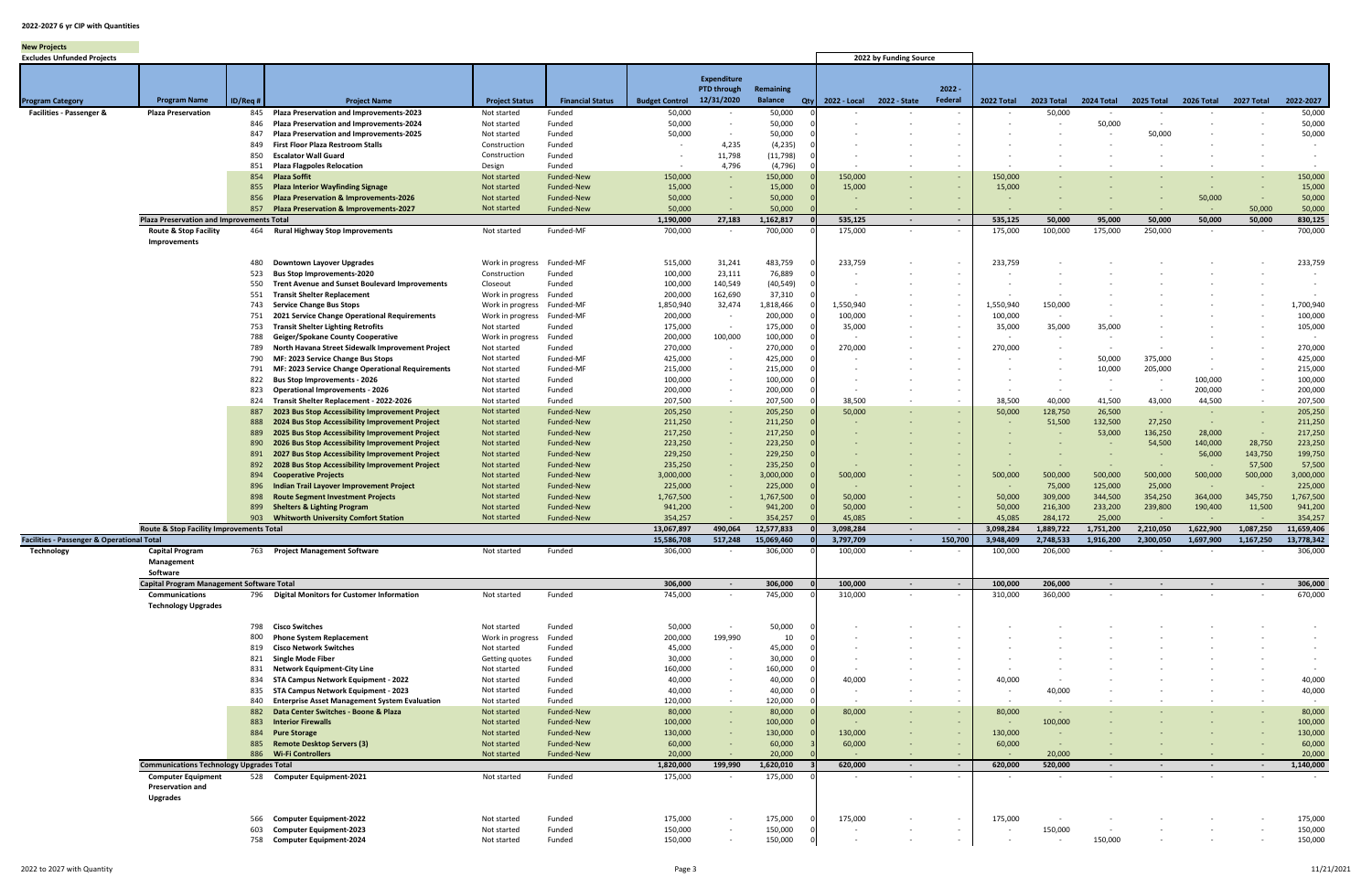| <b>New Projects</b><br><b>Excludes Unfunded Projects</b> |                                                                                         |             |                                                                                   |                            |                         |                         |                            |                                 |                      | 2022 by Funding Source   |                |                          |                      |                      |                          |                     |                          |                         |
|----------------------------------------------------------|-----------------------------------------------------------------------------------------|-------------|-----------------------------------------------------------------------------------|----------------------------|-------------------------|-------------------------|----------------------------|---------------------------------|----------------------|--------------------------|----------------|--------------------------|----------------------|----------------------|--------------------------|---------------------|--------------------------|-------------------------|
|                                                          |                                                                                         |             |                                                                                   |                            |                         |                         |                            |                                 |                      |                          |                |                          |                      |                      |                          |                     |                          |                         |
|                                                          |                                                                                         |             |                                                                                   |                            |                         |                         | Expenditure<br>PTD through | Remaining                       |                      |                          | $2022 -$       |                          |                      |                      |                          |                     |                          |                         |
| <b>Program Category</b>                                  | <b>Program Name</b>                                                                     | $ID/$ Req # | <b>Project Name</b>                                                               | <b>Project Status</b>      | <b>Financial Status</b> | <b>Budget Control</b>   | 12/31/2020                 | <b>Balance</b><br>Otv           | 2022 - Local         | 2022 - State             | Federal        | 2022 Total               | 2023 Total           | 2024 Total           | 2025 Total               | <b>2026 Total</b>   | 2027 Total               | 2022-2027               |
| Technology                                               | <b>Computer Equipment</b>                                                               | 802         | <b>Computer Equipment-2025</b>                                                    | Not started                | Funded                  | 150,000                 |                            | 150,000                         |                      |                          |                |                          |                      |                      | 150,000                  |                     |                          | 150,000                 |
|                                                          |                                                                                         | 820         | <b>Computer Equipment-2026</b>                                                    | Not started                | Funded                  | 120,000                 |                            | 120,000                         |                      |                          |                | $\sim$                   |                      | $\sim$               | $\sim$                   | 120,000             | $\overline{\phantom{a}}$ | 120,000                 |
|                                                          |                                                                                         |             | 906 Computer Equipment-2027                                                       | Not started                | Funded-New              | 120,000                 | $\sim$                     | 120,000                         |                      | $\sim$                   |                |                          |                      |                      | $\sim$                   |                     | 120,000                  | 120,000                 |
|                                                          | <b>Computer Equipment Preservation and Upgrades Total</b><br><b>Fare Collection and</b> | 431         | <b>Fixed Route Fare Collection System Update</b>                                  | Work in progress Funded    |                         | 1,040,000<br>5,890,000  | $\sim$<br>456,129          | 1,040,000<br>5,433,871          | 175,000<br>1,740,350 | $\sim$                   |                | 175,000<br>1,740,350     | 150,000              | 150,000              | 150,000                  | 120,000             | 120,000                  | 865,000<br>1,740,350    |
|                                                          | <b>Sales Technology</b>                                                                 |             |                                                                                   |                            |                         |                         |                            |                                 |                      |                          |                |                          |                      |                      |                          |                     |                          |                         |
|                                                          |                                                                                         |             | 907 Genfare Farebox Upgrade                                                       | Not started                | Funded                  | 2,500,000               |                            | 2,500,000                       | 500,000              |                          |                | 500,000                  | 2,000,000            |                      |                          |                     |                          | 2,500,000               |
|                                                          | <b>Fare Collection and Sales Technology Total</b>                                       |             |                                                                                   |                            |                         | 8,390,000               | 456,129                    | 7,933,871                       | 2,240,350            | $\sim$                   | $\sim$         | 2,240,350                | 2,000,000            | $\sim$               | $\sim$                   | $\sim$              |                          | 4,240,350               |
|                                                          | Operating &                                                                             |             | 577 Trapeze OPS-Web                                                               | Not started                | Funded                  | 175,000                 |                            | 175,000                         | 28,000               |                          |                | 28,000                   |                      |                      |                          |                     |                          | 28,000                  |
|                                                          | <b>Customer Service</b><br>Software                                                     |             |                                                                                   |                            |                         |                         |                            |                                 |                      |                          |                |                          |                      |                      |                          |                     |                          |                         |
|                                                          |                                                                                         | 578         | <b>Trapeze ParaCutter</b>                                                         | Work in progress Funded    |                         | 120,000                 |                            | 120,000                         |                      |                          |                |                          |                      |                      |                          |                     |                          |                         |
|                                                          |                                                                                         | 579         | <b>Trapeze ViewPoint - Business Intelligence Solution</b>                         | Work in progress Funded    |                         | 220,000                 | 162,346                    | 57,654                          |                      |                          |                |                          |                      |                      |                          |                     |                          |                         |
|                                                          |                                                                                         | 797         | <b>Trapeze PASS Enhancements</b>                                                  | Work in progress Funded    |                         | 525,000                 | 366,944                    | 158,056                         | 100,000              |                          |                | 100,000                  |                      |                      |                          |                     |                          | 100,000                 |
|                                                          |                                                                                         | 825         | Trapeze - Mobile Mapping & Turn-by-Turn Navigation                                | Not started                | Funded                  | 131,024                 | $\sim$                     | 131,024                         |                      |                          |                |                          |                      |                      |                          |                     |                          |                         |
|                                                          | <b>Operating &amp; Customer Service Software Total</b>                                  |             |                                                                                   |                            |                         | 1,171,024               | 529,289                    | 641,735                         | 128,000              | $\overline{\phantom{a}}$ |                | 128,000                  |                      | $\sim$               |                          |                     |                          | 128,000                 |
|                                                          | <b>Security and Access</b><br><b>Technology</b>                                         | 468         | <b>OnBoard Camera Upgrade</b>                                                     | Work in progress Funded    |                         | 4,000,000               | 1,822,654                  | 2,177,346                       |                      |                          |                |                          |                      |                      |                          |                     |                          |                         |
|                                                          |                                                                                         | 608         | Park and Ride Camera System - Hastings                                            | Not started                | Funded                  | 71,500                  |                            | 71,500                          |                      |                          |                |                          |                      | 71,500               |                          |                     |                          | 71,500                  |
|                                                          |                                                                                         | 609         | Park and Ride Camera System - Liberty Lake                                        | Not started                | Funded                  | 85,900                  |                            | 85,900                          |                      |                          |                |                          |                      | 85,900               |                          |                     |                          | 85,900                  |
|                                                          |                                                                                         | 610         | Park and Ride Camera System - South Hill                                          | Not started                | Funded                  | 74,600                  | $\sim$                     | 74,600                          |                      |                          |                |                          |                      | 74,600               |                          |                     |                          | 74,600                  |
|                                                          |                                                                                         | 832         | <b>Facility Camera Replacement-Plaza</b>                                          | Getting quotes             | Funded                  | 100,000                 |                            | 100,000                         | 100,000              |                          |                | 100,000                  |                      |                      |                          |                     |                          | 100,000                 |
|                                                          | <b>Security and Access Technology Total</b>                                             | 833         | <b>Facility Camera Replacement-Boone</b>                                          | Getting quotes             | Funded                  | 100,000<br>4,432,000    | 1,822,654                  | 100,000<br>2,609,346            | 100,000              | $\sim$                   |                | 100,000                  | $\sim$               | 232,000              | $\sim$                   | $\sim$              | $\overline{\phantom{a}}$ | 332,000                 |
|                                                          | <b>Smart Bus</b>                                                                        | 336         | <b>Fiber Communications</b>                                                       | Work in progress Funded    |                         | 1,048,181               | 448,181                    | 600,000                         | 100,000              |                          |                | 100,000                  | 100,000              | 100,000              | 100,000                  | 100,000             |                          | 500,000                 |
|                                                          | Implementation                                                                          |             |                                                                                   |                            |                         |                         |                            |                                 |                      |                          |                |                          |                      |                      |                          |                     |                          |                         |
|                                                          | <b>Smart Bus Implementation Total</b>                                                   |             |                                                                                   |                            |                         | 1,048,181               | 448,181                    | 600,000                         | 100,000              | $\sim$                   |                | 100,000                  | 100,000              | 100,000              | 100,000                  | 100,000             |                          | 500,000                 |
| <b>Technology Total</b>                                  |                                                                                         |             |                                                                                   |                            |                         | 18,207,205              | 3,456,243                  | 14,750,962                      | 3,463,350            | $\sim$                   |                | 3,463,350                | 2,976,000            | 482,000              | 250,000                  | 220,000             | 120,000                  | 7,511,350               |
| <b>High Performance Transit</b>                          | <b>Central City Line</b>                                                                | 347         | <b>Design and Construction</b>                                                    | Construction               | Funded-MF               | 85,410,407              | 12,640,660                 | 72,769,747                      | 12,041,485           |                          | 17,256,532     | 29,298,017               | 14,655,017           |                      |                          |                     |                          | 43,953,034              |
| Implementation                                           |                                                                                         | 853         | Gonzaga Land Easement                                                             | Completed                  | Funded-MF               |                         | 1,592,177                  | (1,592,177)                     |                      | $\overline{\phantom{a}}$ | $\sim$         |                          |                      |                      |                          |                     |                          |                         |
|                                                          |                                                                                         |             | 893 City Line - Neighborhood Station Identification                               | Not started                | Funded-New              | 750,000                 |                            | 750,000                         | 750,000              |                          |                | 750,000                  |                      |                      |                          |                     |                          | 750,000                 |
|                                                          | <b>Central City Line Total</b>                                                          |             |                                                                                   |                            |                         | 86,160,407              | 14,232,837                 | 71,927,570                      | 12,791,485           |                          | 17,256,532     | 30,048,017               | 14,655,017           | $\sim$               |                          |                     |                          | 44,703,034              |
|                                                          | <b>Cheney Line</b>                                                                      |             | 465 Four Lakes Station                                                            | Work in progress Funded-MF |                         | 1,440,000               | 355,599                    | 1,084,401                       | 50,000               |                          |                | 50,000                   |                      |                      |                          |                     |                          | 50,000                  |
|                                                          |                                                                                         |             | 764 Cheney Corridor Improvements                                                  | Work in progress Funded-MF |                         | 4,490,000               | 174,026                    | 4,315,974                       | 260,000              | 350,000                  |                | 610,000                  | 2,495,974            |                      |                          |                     |                          | 3,105,974               |
|                                                          | <b>Cheney Line Total</b>                                                                |             |                                                                                   |                            |                         | 5,930,000               | 529,625                    | 5,400,375                       | 310,000              | 350,000                  | $\sim$ $ \sim$ | 660,000                  | 2,495,974            | $\sim$               | $\overline{\phantom{a}}$ | $\sim$              |                          | 3,155,974               |
|                                                          | <b>Division Line</b>                                                                    | 830         | Division Line - PE and NEPA Scoping<br>895 Division Line BRT: Project Development | Not started<br>Not started | Funded<br>Funded-New    | 2,000,000<br>12,000,000 | $\sim$<br>$\sim$           | 2,000,000<br>12,000,000         | 1,250,000            | $\sim$ $-$<br>. .        |                | 1,250,000                | 700,000<br>3,000,000 | $\sim$<br>4,000,000  | 4,000,000                | $\sim$<br>1,000,000 |                          | 1,950,000<br>12,000,000 |
|                                                          | <b>Division Line Total</b>                                                              |             |                                                                                   |                            |                         | 14,000,000              |                            | 14,000,000                      | 1,250,000            | $\sim$                   |                | 1,250,000                | 3,700,000            | 4,000,000            | 4,000,000                | 1,000,000           |                          | 13,950,000              |
|                                                          | I-90/Valley Line                                                                        | 469         | <b>Mirabeau Transit Center Improvements</b>                                       | Not started                | Funded-MF               | 8,488,000               |                            | 8,488,000                       | 118,700              | 135,900                  |                | 254,600                  | 1,867,400            | 3,395,200            | 2,970,800                |                     |                          | 8,488,000               |
|                                                          |                                                                                         | 477         | Park & Ride Expansion East of Sullivan (formerly LL Park an                       | Not started                | Funded-MF               | 5,562,000               |                            | 5,562,000                       | 78,300               | 89,100                   |                | 167,400                  | 1,223,600            | 2,224,800            | 1,946,200                |                     |                          | 5,562,000               |
|                                                          |                                                                                         |             | 545 Preliminary Engineering I-90 HPT Corridor Facilities                          | Work in progress Funded-MF |                         | 812,500                 | 50,929                     | 761,571                         | 52,314               |                          | 209,257        | 261,571                  |                      |                      |                          |                     |                          | 261,571                 |
|                                                          | I-90/Valley Line Total                                                                  |             | 470 Plaza HPT Platforms                                                           |                            | Funded-MF               | 14,862,500              | 50,929                     | 14,811,571                      | 249,314              | 225,000                  | 209,257        | 683,571                  | 3,091,000            | 5,620,000            | 4,917,000                |                     |                          | 14,311,571<br>1,292,259 |
|                                                          | <b>Incremental HPT</b><br>Investments                                                   |             |                                                                                   | Construction               |                         | 2,317,217               | 924,958                    | 1,392,259                       | 1,292,259            |                          |                | 1,292,259                |                      |                      |                          |                     |                          |                         |
|                                                          |                                                                                         |             | 472 Division Passenger and Operational Treatments                                 | Work in progress Funded-MF |                         | 2,000,000               | 1,865,942                  | 134,058                         |                      |                          |                |                          |                      |                      |                          |                     |                          |                         |
|                                                          |                                                                                         | 478         | <b>Division HPT Design Study</b>                                                  | Work in progress Funded    |                         | 500,000                 | 126,873                    | 373,127                         |                      |                          | $\sim$         |                          |                      |                      |                          |                     |                          |                         |
|                                                          |                                                                                         |             | MF: Eastbound Riverside Avenue HPT Improvements                                   | Work in progress Funded-MF |                         | 600,000                 |                            | 600,000                         | 500,000              |                          |                | 500,000                  |                      |                      |                          |                     |                          | 500,000                 |
|                                                          | Incremental HPT Investments Total<br><b>Monroe-Regal Line</b>                           |             | <b>Monroe-Regal Shelter and Stop Enhancements</b>                                 | Work in progress Funded-MF |                         | 5,417,217               | 2,917,773                  | 2,499,445                       | 1,792,259            | $\sim$                   | $\sim$         | 1,792,259                | $\sim$               |                      |                          |                     |                          | 1,792,259<br>3,044,574  |
|                                                          |                                                                                         | 479<br>542  | <b>Moran Prairie Park and Ride Construction</b>                                   | Work in progress Funded-MF |                         | 5,810,798<br>4,752,718  | 2,266,224<br>4,226,957     | 3,544,574<br>525,761            | 3,044,574<br>98,925  |                          |                | 3,044,574<br>98,925      | 19                   |                      |                          |                     |                          | 98,944                  |
|                                                          |                                                                                         |             | 839 Moran Station BEB Infrastructure                                              | Construction               | Funded                  | 2,000,000               | 301,456                    | 1,698,544                       |                      | $\sim$                   | $\sim$         | $\sim$ $-$               | $\sim$               | $\sim$               |                          |                     | $\overline{\phantom{a}}$ |                         |
|                                                          |                                                                                         |             | 897 Monroe-Regal Line HPT Branding                                                | Not started                | Funded-New              | 688,937                 |                            | 688,937                         | 50,000               |                          |                | 50,000                   | 618,000              | 20,937               |                          |                     |                          | 688,937                 |
|                                                          | <b>Monroe-Regal Line Total</b>                                                          |             |                                                                                   |                            |                         | 13,252,453              | 6,794,638                  | 6,457,816                       | 3,193,499            | $\sim$                   |                | 3,193,499                | 618,019              | 20,937               | $\sim$                   | $\sim$              |                          | 3,832,455               |
|                                                          | <b>Sprague Line</b>                                                                     |             | 540 Sprague HPT Improvements                                                      | Work in progress Funded-MF |                         | 6,556,000               | 605,293                    | 5,950,707                       | 501,800              | 498,200                  |                | 1,000,000                | 4,050,707            | 500,000              | $\sim$                   | $\sim$              |                          | 5,550,707               |
|                                                          | <b>Sprague Line Total</b>                                                               |             | 901 Sprague Line HPT Branding                                                     | Not started                | Funded-New              | 1,207,607<br>7,763,607  | $\sim 100$<br>605,293      | 1,207,607<br>7,158,314          | 501,800              | 498,200                  | $\sim$ $-$     | 1,000,000                | 51,500<br>4,102,207  | 530,000<br>1,030,000 | 545,000<br>545,000       | 81,107<br>81,107    |                          | 1,207,607<br>6,758,314  |
|                                                          | <b>West Plains Transit</b>                                                              |             | 742 WPTC - Transit/Interchange Access Project                                     | Construction               | Funded                  | 800,000                 | 933,907                    | (133,907)                       |                      |                          |                |                          |                      |                      |                          |                     |                          |                         |
|                                                          | Center                                                                                  |             |                                                                                   |                            |                         |                         |                            |                                 |                      |                          |                |                          |                      |                      |                          |                     |                          |                         |
|                                                          | <b>West Plains Transit Center Total</b>                                                 |             |                                                                                   |                            |                         | 800,000                 | 933,907                    | (133, 907)                      | $\sim$               |                          | $\sim$         | $\overline{\phantom{a}}$ |                      | $\sim$               | $\sim$                   | $\sim$              | $\overline{\phantom{a}}$ | $\sim$                  |
| <b>High Performance Transit Implementation Total</b>     |                                                                                         |             |                                                                                   |                            |                         | 148,186,184             | 26,065,000                 | 122,121,184                     | 20,088,357           | 1,073,200                | 17,465,789     | 38,627,346               | 28,662,217           | 10,670,937           | 9,462,000                | 1,081,107           |                          | 88,503,607              |
| <b>Grand Total</b>                                       |                                                                                         |             |                                                                                   |                            |                         | 318.608.962             | 34,582,109                 | 284,026,853<br>362 <sup>1</sup> | 46,761,654           | 1,073,200                | 19,855,432     | 67,690,286               | 68,575,223           | 25,230,051           | 36,157,198               | 14,755,002          | 8,041,584                | 220,449,344             |
| Local                                                    |                                                                                         |             |                                                                                   |                            |                         |                         |                            |                                 |                      |                          |                | 46,761,654               | 39,441,010           | 20,407,851           | 29,367,026               | 13,734,002          | 7,010,584                | 156,722,128             |
| State                                                    |                                                                                         |             |                                                                                   |                            |                         |                         |                            |                                 |                      |                          |                | 1,073,200                | 8,704,117            | 3,184,600            | 2,625,000                |                     |                          | 15,586,917              |
| Federal                                                  |                                                                                         |             |                                                                                   |                            |                         |                         |                            |                                 |                      |                          |                | 19,855,432               | 20,430,096           | 1,637,600            | 4,165,172                | 1,021,000           | 1,031,000                | 48,140,300              |
| Total                                                    |                                                                                         |             |                                                                                   |                            |                         |                         |                            |                                 |                      |                          |                | 67,690,286               | 68,575,223           | 25,230,051           | 36,157,198               | 14,755,002          | 8,041,584                | 220,449,344             |